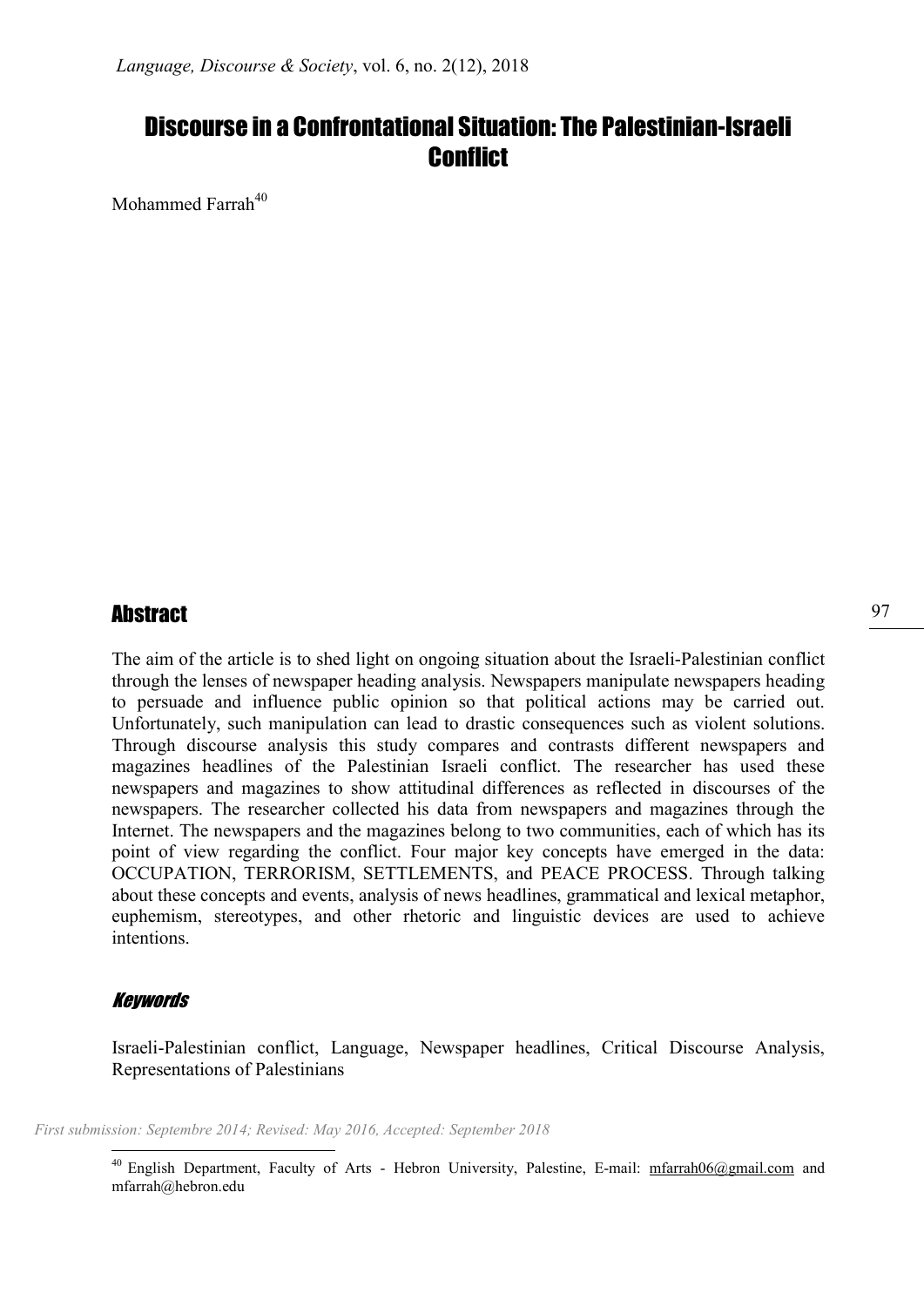# **Introduction**

There is a strong relation between discourse features and ideology. Newspaper reports are, without doubt, ideological processes. The language that is used in newspapers plays a critical role. The language that is used in newspapers reflects and reproduces its ideology. Undeniably, in addition its role as a tool for communicating and interacting, language may be used to influence innumerable roles. For example, if a certain group of people have a distinct ideological leaning and they want to liberate their country, are they heroes, patriots, terrorists, strugglers, rebels or resistance-fighters? How do we refer to their operations against the other side? Are they heroic actions and legitimate/ rightful resistance or terror/ riot and violence? The way a media conceives this ideological principle will be reflected in the language of texts produced about it (Atawneh, 2009; Wodak, 2009; Singh, 2012; Baidoun, 2014). A newspaper may see an event or a series of events as either one of terrorism or liberation. Different connotations of legitimacy and approval are carried by these labels (Clark, 1992). Bhatia (2009: 281) pointed that certain discourse features such as the dichotomies of good vs. evil; law vs. lawlessness; civilization vs. barbarism; and freedom vs. tyranny as discourse features.

A newspaper undertakes that there is constantly only one sensible opinion on any material offered to the audience. According to Fowler (1991), what characterizes newspapers is not values and beliefs they offer, but rather the textual strategies employed which foreground values and beliefs of speech act. Newspapers may lead their readers to accept violent solutions to international conflict rather than reasoned discourse. Leaders of great nations may resort to using language to promote violence and to make war a favorable option. A military action can be justified through metaphors that have often been employed in attempts to vindicate the guilt of air strikes against innocent people. Discourse has a tremendous power in assigning discrimination against the others. According to Fairclough, (2001) power tends to manifest itself through the use of language. Underscoring an identical opinion, Nelson (2003) perceives:

> Human conflict begins and ends via talk and text. We generate, shape, implement, remember and forget violent behavior between individuals, communities or states through a specific discourse. It is discourse that prepares for sacrifice, justifies inhumanity, absolves from guilt, and demonizes the enemy (449).

In sum, this paper pursues to cherish our awareness of the significant role discourse plays in changing people's views; in achieving consent and domination, and production of ideology; (Fairclough, 2001). Consequently, one of the central aims of this paper is to suggest that linguistic, lexical and rhetorical phrasing have something to contribute to the understanding of news items. Other variables, which affect the importance attributed to a news report, are also examined. The following is under study: syntactic structures, headlines structure, schematic structure, metaphor, euphemism, and stereotypes. The aim was to show how such devices are used to have an effect on newspapers' readers.

# 1. Literature Review

Within the framework of Critical Discourse Analysis (CDA), a number of approaches have been provided by theorists for the critical analysis of texts meaning-making practices (Fairclough, 2001; Wodak, 2009; Van Dijk, 1998). For example, Fairclough's has the view of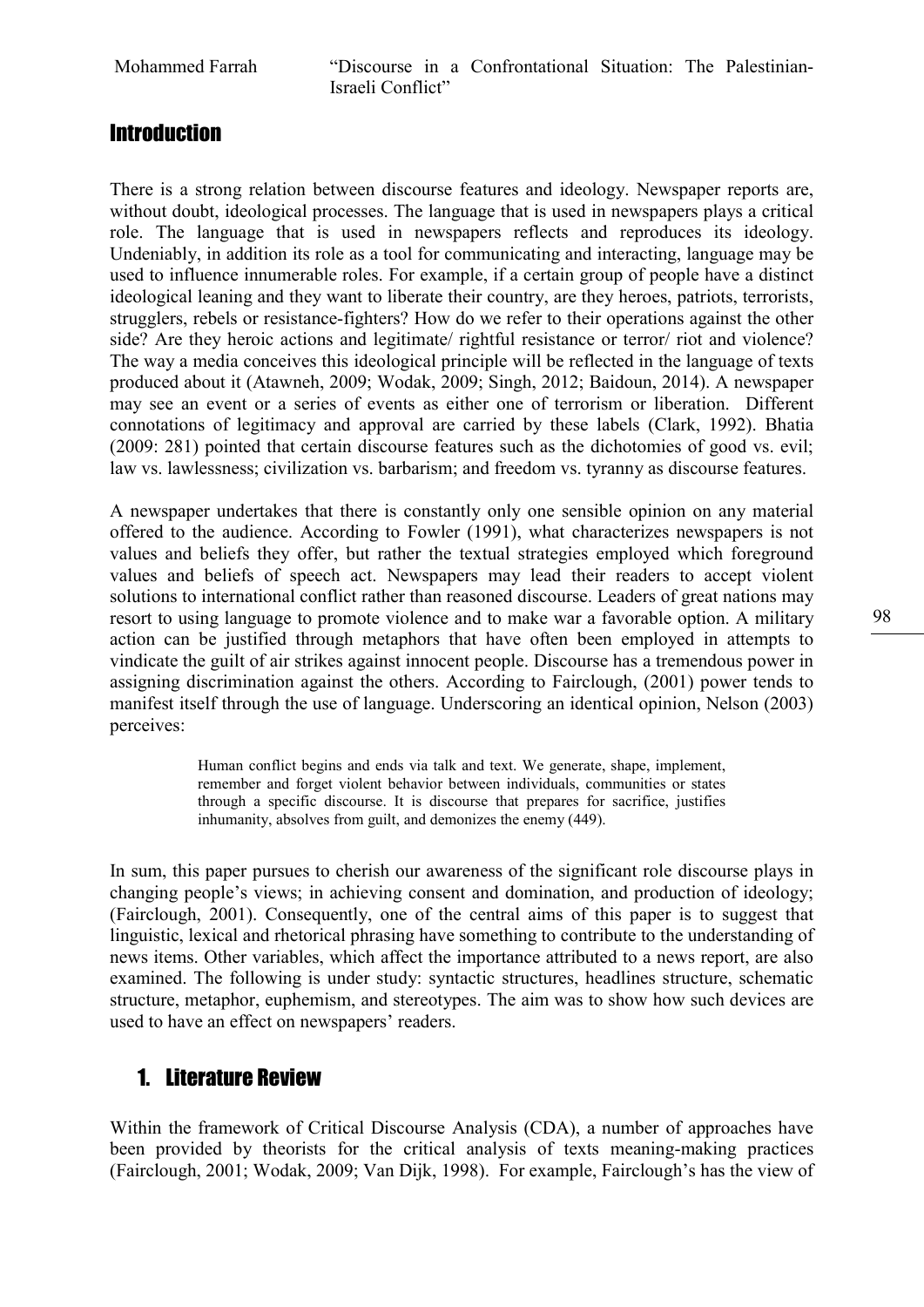CDA is that of a critical, interdisciplinary problem-oriented approach that includes a diversity of approaches towards the social analysis of discourse. On the other hand, in her Discourse-Historical Approach (DHA) Wodak uses Theory of Text Planning, cognition theories, and Critical. For the purposes of this study and under the framework of CDA a number of approaches will be used where critical *linguistic* and *textural* analyses are incorporated with Wodak's Discourse-Historical Approach (DHA). According to this approach discourse can only be understood in relation to context and in accordance with a specific situation where an utterance is used. Consequently, this study is directed by specific linguistic techniques such as passivisation/passive (Van Dijk, 1988) and nominalization (Nir & Roeh, 1992; Lemke, 1995) and specific rhetoric devices like metaphor, euphemism and stereotypes that are manipulated as linguistic means to affect "people's political and ideological views" (Thomas et al., 2004: 41)

So, the study has been driven from the understanding of the "robust" relationship between discourse and society, and the awareness that language is and can be employed for purposes such as domination, power and social control (Wodak, 2009). Linguistic resources and rhetorical devices are manipulated to serve a range of functions, for example to enhance a belief, to justify a position and to counter an argument. According to Wodak (2009), critical discourse analysis demonstrates how language is used to legitimize taking certain actions within the social context. According to Singh (2012: p.529) language is used by a certain group to "establish political legitimacy, garner civilian support and justify its use of political violence." According to her, ideology is manipulated to legitimize the use of violence within the Israeli–Palestinian conflict context. Similarly, Brown and Yule (1983: p.1) believe that "The analysis of discourse, is necessarily, the analysis of language in use. As such, it cannot be restricted to the description of linguistic forms independent of the purpose or functions which these forms are designed to serve in human affairs." They clarify that the analysis of language in use is not only restricted to the structure of a certain text or its textual analysis, but it goes beyond that to include the language in use in social contexts.

Lemke (1995) asserts that language does not work in isolation. Meaning always gets made in context where social expectations and non-linguistic symbols play a role. According to him a theory of meaning must consider how and why every meaningful human action is meaningful to members of a community- it must be social, historical, cultural and political, because the unit of meaning is a human action addressed to real and potential others. When he speaks about discourse in general, he has in mind a social activity of making meaning with language. He also means the actors in the discourse:

> Since discourse in general is an aspect of social activity, of human activity, it never makes meaning just with language alone. We cannot speak of pure linguistic words or sentences without also speaking with a recognizable personal voice-quality that does not affect the sense of which words we are saying, but which adds other nonlinguistic dimensions of potential meaning to the act of nonlinguistic dimensions of potential meaning to the act of speaking…………..Discourses ( i.e. type of discourse), particularly are characteristic of communities and sub-communities than of individuals. They provide us with a resource for making meaning that is equally as important as the grammar and lexicon of our language, though we use it in a rather different way (Lemke, 1995: 7-10).

In his discussion of the rhetoric of the Allied News Management in the 1991 Gulf War, Musolff (1995) illustrates how Iraq has been portrayed as invader and aggressor whereas the Allies were portrayed as anti-aggressors; they came to save the victim from the conquest of a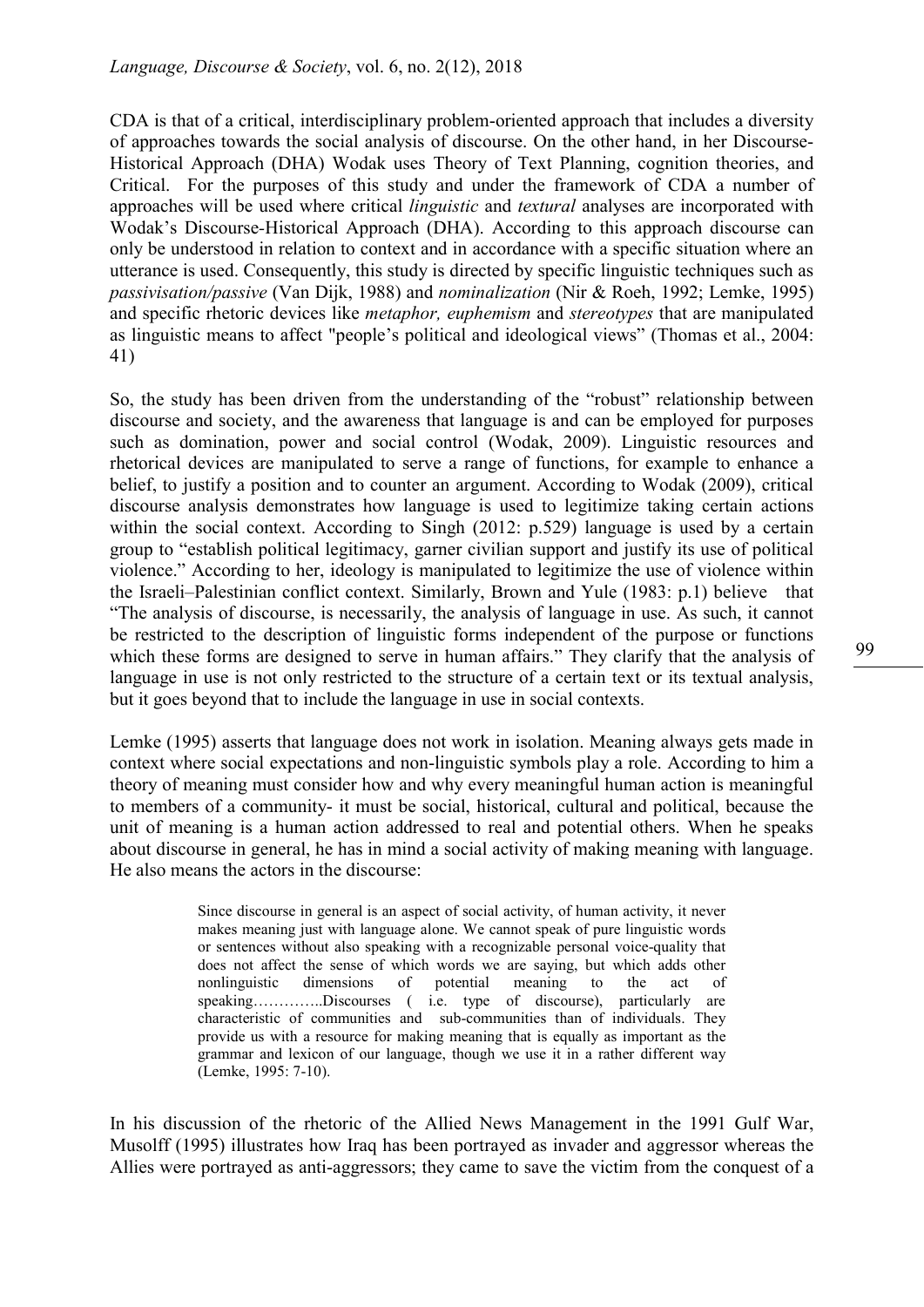Mohammed Farrah "Discourse in a Confrontational Situation: The Palestinian-Israeli Conflict"

brutal tyrant. In his article he quotes Western politicians as saying "now as a High Noon, now as fist fight between a clean-cut hero and a school yard bully".

Many studies have shown there is a strong relation between linguistic and ideological process. These studies demonstrated how linguistic, lexical and rhetorical phrasing make meaning. Nir and Roeh (1992) suggest that there is a dialectical relationship between the extent of public attention given to certain events and their salience in the news. On the one hand, the manner of journalistic coverage helps to determine the public perception of the event; on the other hand, the press is aware of the relationship's attribution of importance to a certain event and responds accordingly. They find that the more popular the newspaper is, the more sensitive it is to the position an event occupies on the public agenda. Bhatia (1993) suggests that investigating any genre requires the following steps: "placing the given genre-text in a situational context; surveying existing literature, refining the situational/ contextual analysis, defining the speaker/ writer of the text, the audience, their relationship and their goals, defining the historical, socio-cultural philosophical and/or occupational placement of the community in which discourse takes place, identifying the network of surrounding text and linguistic traditions that form the background to this particular genre-text, identifying the topic / subject / extratextual reality which the text is trying to represent … Studying the institutional context; and determining the level of linguistic analysis" ( Bhatia, 1993: 22-24).

Haidar and Rodriguez (1995) assert that stereotypes are a manifestation of power and ideology. Nir and Roeh (1992) compared two Israeli newspapers. They concluded that in crisis newspapers reflect mainstream ideology, instead of boosting "public awareness about the importance of its events." They suggest "after all, if journalism would merely present the facts", we would not find Palestinians presented or named differently from Israelis. Atawneh (2010: 277) concluded that language is shaped by power. According to his study, the ideology of aggressiveness and belligerency is reflected in Israeli language. That includes "making threats, killing, insulting, arrogance, deception, and excluding the other". On the other hand, the Palestinian language, as Atawneh found, "reflects the appeal for help, defensiveness, and attempts to save face and maintain dignity while seeking peace with the Israelis at the same time".

# 2. Operational Definitions:

The following section presents some operational defections used in the study, particularly, rhetorical devices such as metaphors, euphemism and stereotypes.

### 2.1. Rhetorical devices

Rhetoric devices can be used in specific ways to enhance the argument of the newspaper. Some of these devices are metaphors, euphemism and stereotypes. They are used by newspapers to manipulate the readers into taking certain actions, and embracing certain values and beliefs.

# 2.2.Metaphors

Metaphors tell us something about aspects of thinking and talking, of language and mind, about fitting of language to what we perceive, experience and understand. Reddy (1979: 287) opines that metaphors "involve the figurative assertion that language transfers human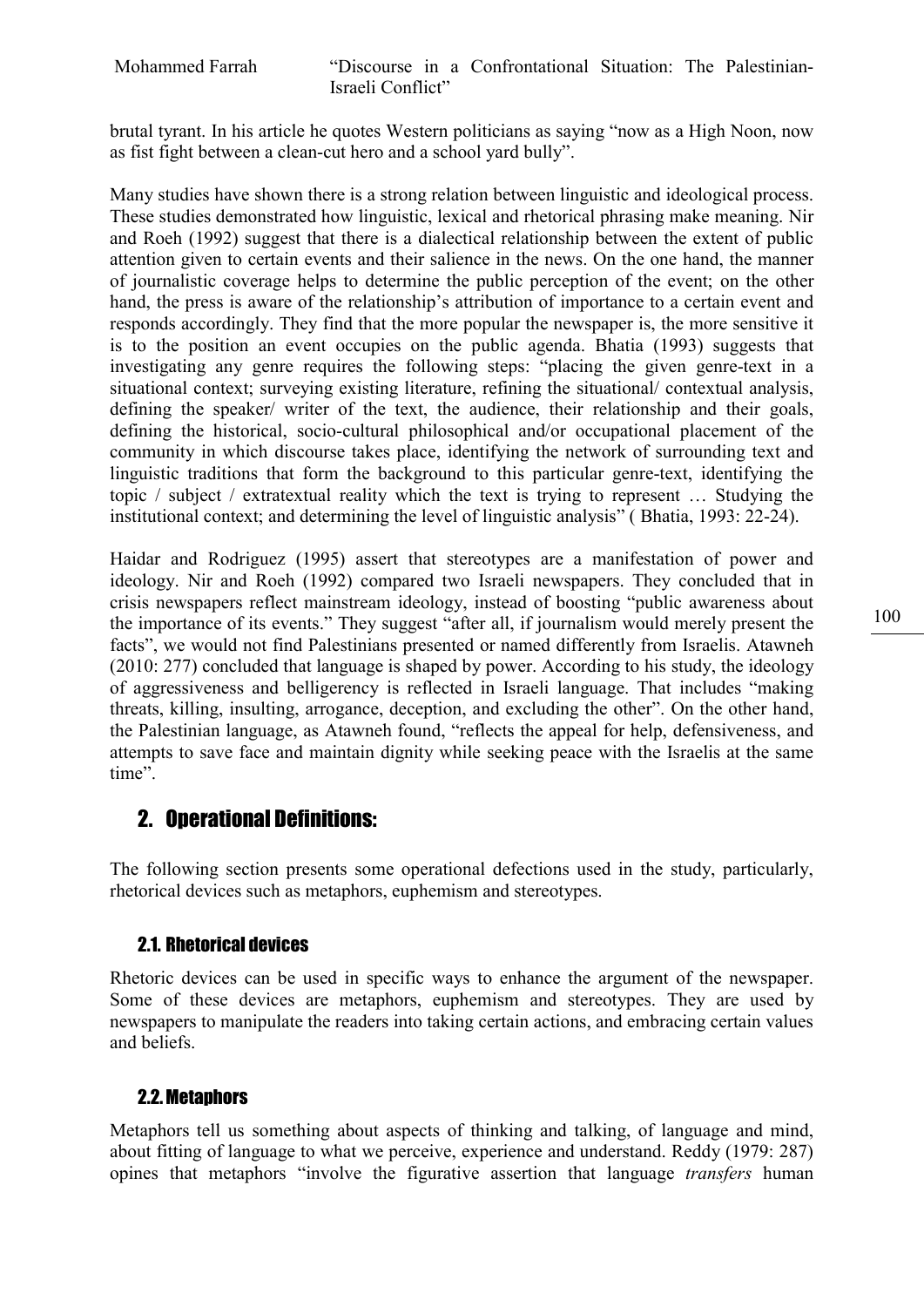thoughts and feelings." He presents a number of examples that "imply that words contain or convey thoughts and feelings when communication is successful (p. 288)."

Goatly (1993) assumes that metaphor involves parts of a text being used to refer not to their conventional referents, but unconventionally to other objects or concepts. It can be used to explain some relatively abstract concept in terms which are more familiar to the hearers. The hearer/reader is forced to pay them special attention.

Metaphorical expressions are characterized as being highly informative, packing many ideas into a short space. A related effect of metaphor is that metaphorical expressions of the active kind tend to be foregrounded psychologically. We are forced to pay them special attention because, all other things being equal, their interpretation is likely to be less straightforward than the interpretation of the expressions in the surrounding text (Goatly, 1993: 126).

Metaphors are not mere words or ideas; they represent modes of thought and the frame the discourse of a certain newspaper. Metaphors can have a very influential role due to their 'literary' quality and visual concreteness. This rhetorical thrust helps to foreground some elements and background others.

Metaphors are used to give ideas about US-OTHERS. A range of conventional metaphors is used to frame the identity and actions of the others. Moreover, the metaphoric meaning differs from one context to another. It can frame two parties as enemies.

Metaphor is common in news reporting as in any other kind of writing. In news reports, metaphors give a sense of exaggeration to the event. Metaphors can be used to achieve political goals. Every party tries to employ the metaphor to achieve its aims and interests. Van Teeffelen (1994) suggests that metaphors construct a boundary threat to the Israeli world, to racist effect. At the same time attention is paid to the situational and ambiguous uses of metaphors, and the ways in which the narrative and political context credentializes racist interpretations.

### 2.3. Euphemism

A euphemism is a polite word or expression that people use to talk about something they find unpleasant or embarrassing. It displays an intercourse of words, ideas and actions in a variety of positions. Miller (1992) suggests a definition of politics:

> We could describe national politics, in general, as the conflict between two forms of euphemism: the government of the day employing enhancing euphemisms for all situations no matter how unpropitious; the opposition employing demeaning euphemism for all situations no matter how propitious. The battle is to persuade the public to believe one set of euphemisms rather than the other (Miller, 1992: 24).

 Miller refers in this definition to euphemism where governments are engaged in euphemisms to convince the public to believe in one set of euphemism rather than another.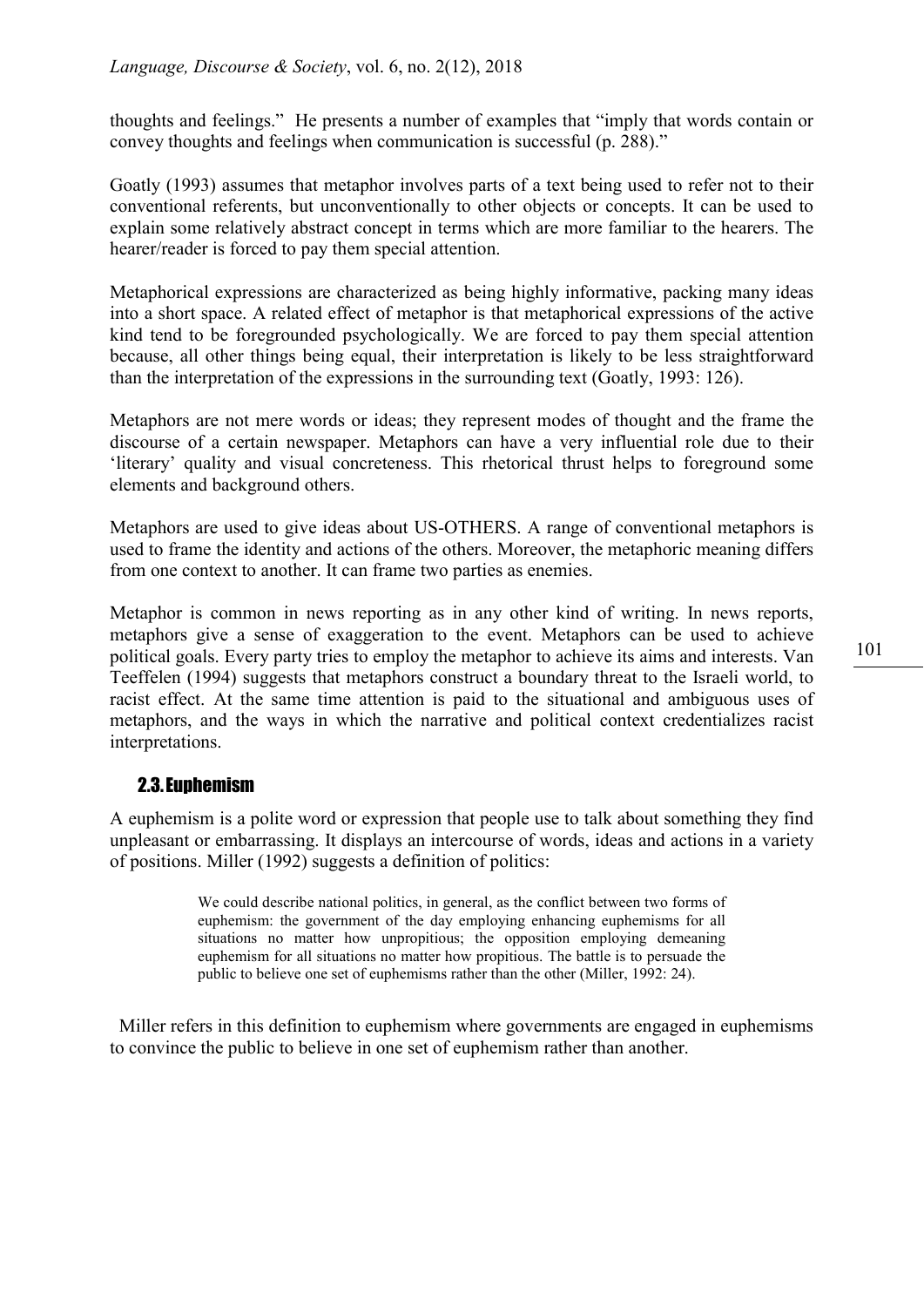Mohammed Farrah "Discourse in a Confrontational Situation: The Palestinian-Israeli Conflict"

# 2.4. Stereotypes

Fowler (1991) defines a stereotype as "a socially- constructed mental pigeon-hole into which events and individuals can be stored, thereby making such events and individuals comprehensible; 'mother', 'patriot', 'businessman', 'neighbor', on the one hand, versus 'hooligan', 'terrorist', 'foreigner', 'wet [tory]', on the other, are some specific instances of stereotypical categories which we project on to the world in order to make sense of it (Fowler, 1991: 17).

# 3. Methodology

This section describes the methodology of the study. It provides a table of the *corpus of Study* and discusses the research methodology, research design, data collection and data analysis.

This study adopts a qualitative CDA Newspaper study and textual analysis. According to Wodak (1996), CDA is essentially interdisciplinary and is concerned with social problems. It is concerned with the linguistic character of social and cultural processes and structures. Moreover, she thinks that ideology affects the use of language and in order to understand texts interpretation and perceive their social effects, there is a need to analyze texts and investigate them. Wodak and Meyer (2009: 31) opine that is no "consistent CDA methodology" for CDA. Despite that they think that the theoretical origins of CDA are visible in the work of "Louis Althusser's theories of ideology, Mikhail Bakhtin's genre theory, and the philosophical traditions of Antonio Gramsci and the Frankfurt Schoo" (in Titscher and associates, 2000:144, as cited in Assaiqeli, 2012). This study is a combination of two methods/approaches: mainly a textual analysis (CDA), and also a descriptive method.

# 3.1. Research Design

The methodology used in this paper is principally a textual analysis (CDA), and also a descriptive method. The sources of data are largely based on "available online texts" published in Israeli and Palestinian newspapers that are concerning the Israeli-Palestinian Conflict. In most of CDA studies, according to Wodak and Meyer (2009: 27) explicit sampling is not recommended and "available texts" can do the job.

Through discourse analysis this study compares and contrasts different newspapers and magazines coverage of the Palestinian Israeli conflict. The research consisted of 50 news articles from different media outlets. Twenty-five news headlines were from Israeli Newspapers and twenty-five headlines from Palestinian Newspapers (See Table 1). The newspapers and the magazines belong to two communities, each of which has its point of view regarding the conflict.

1- Palestinian: Falistin Muslimeh (FM) / AL-Quds (QN) / AL-Ayyam (AN)

2- Israeli: Jerusalem Post (JP) / Zionist Organization of America (ZOA) / and Ha'aretz (HA).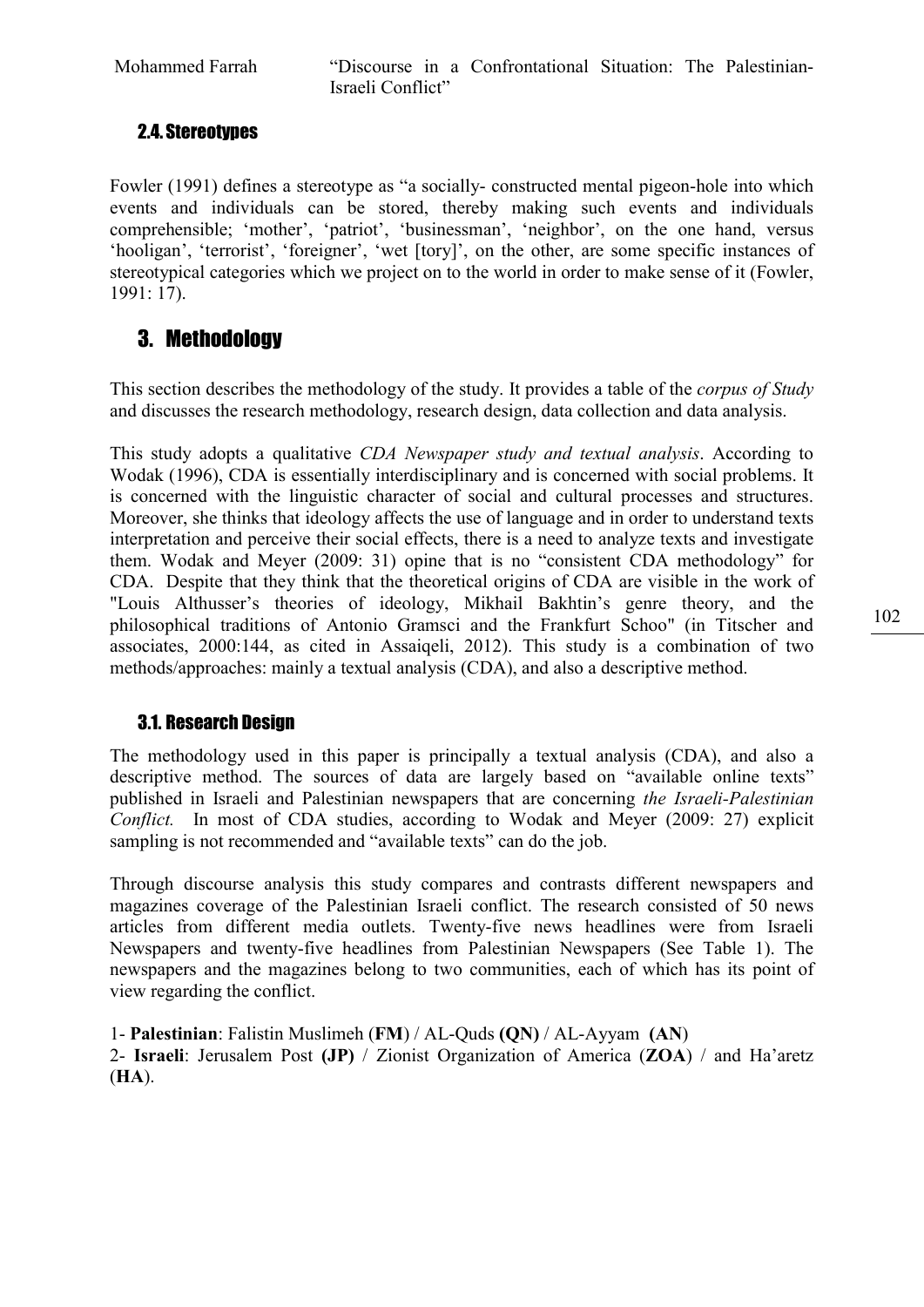### 3.2.Data Collection

Wodak and Meyer (2009: 27-32) believe that "There is no accepted canon of data collection, but many CDA approaches work with existing data, i.e. texts not specifically produced for the respective research projects." They add that there is not considered to be a precise point that must be completed before analysis begins" "it is a matter of finding indicators for particular concepts, expanding concepts into categories and, on the basis of these results, collecting further data *(theoretical sampling)*. In this procedure, data collection is never completely excluded, and new questions always arise which can only be dealt with if more data are collected or earlier data are re-examined" (Wodak and Meyer, 2009: 27). In this study, the researcher adopted a random sampling process based on the availability of the data concerning the Israeli-Palestinian conflict from two main sources: Palestinian and Israeli online sources (See Table 1 for the corpus of the study). The texts selected were distributed on a span of 16 years (1998 – 2014).

The researcher collected articles online using related to the Israeli-Palestinian conflict. This explains the importance of analyzing the content of news articles using critical discourse analysis (CDA) as it demonstrates how language is produced to reflect power, identity, and ideology. Moreover, it can be used to legitimate violence and aggression. The researcher has used these newspapers and magazines to show attitudinal differences as reflected in discourses of the newspapers.

In this procedure, data collection is never completely excluded, and new questions always arise which can only be dealt with if more data are collected or earlier data are re-examined" (Wodak and Meyer, 2009: 27). In this study, the researcher collected his data through different means: random sampling, keeping links of articles and searching for related items using certain search words related to the conflict. Accordingly, the researcher adopted a random sampling process based on the availability of the data concerning the Israeli-Palestinian conflict from two main sources: Palestinian and Israeli online sources (See Table 1 for the corpus of the study). In addition to random sampling, the researcher used to keep news article headlines and hyperlinks that are related to the conflict. The Israeli-Palestinian conflict has never stopped. However; there are ups and downs in the tensions between the two sides. When the situation is very tense over certain issues, any researcher can collect infinite number of news stories within 24 hours. When the researcher comes across any piece of news, he can see related news headlines within the same article. Finally, in the Israeli-Palestinian conflict, researchers can use search words, for certain news stories, they can provide search words about agents, events within a certain period of time. For example, if I was searching for a news story like "Palestinian boy killed by Israeli soldiers, or young Israeli settler killed by Palestinian" such search words will provide researchers with plenty of news articles. One of them will be like this which dates back to July  $2<sup>nd</sup>$  30, 2013: "Palestinian killed in clashes with IDF near Hebron (JP)" http://www.jpost.com/Defense/Report-Palestinian-killed-in-clashes-with-IDFsouth-of-Hebron-318407. The texts selected were distributed on a span of 16 years (1998 – 2014).

### 3.3.Data analysis

To achieve the objectives of the study, this paper shows how rhetoric devices and linguistic devices are used to shape the news events. Particularly, it aims to show how analysis of headlines, thematic structure, syntactic structure, metaphor, euphemism, stereotypes and linguistic devices are used to achieve certain intentions. Table 1 presents the corpus of the study that is analysed.

Table 1: Corpus of Study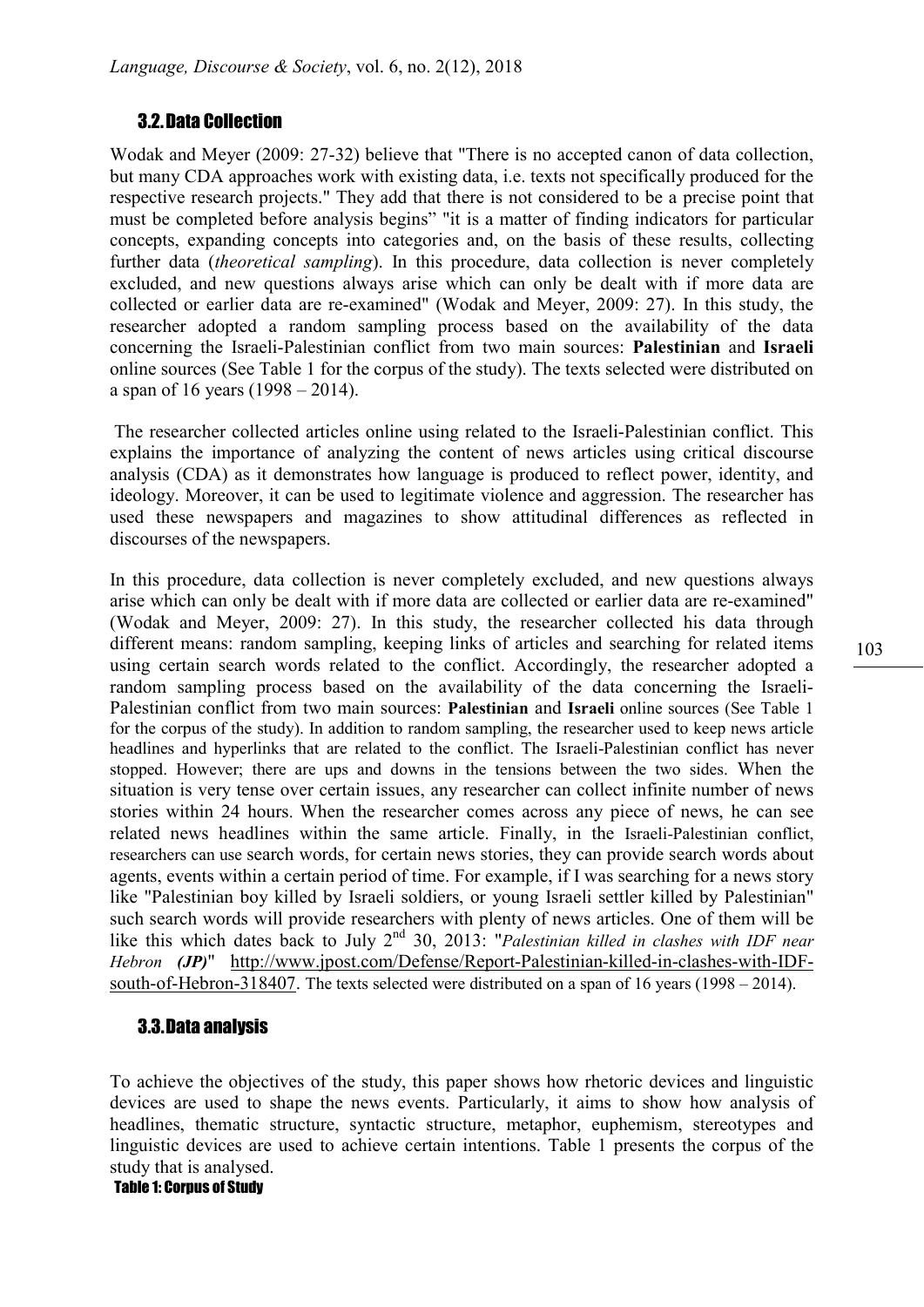## Mohammed Farrah "Discourse in a Confrontational Situation: The Palestinian-Israeli Conflict"

|                | Palestinian:                                                                                                    | Israeli:                                                                                                                                                                                                                                                                                                                                                                                                                |
|----------------|-----------------------------------------------------------------------------------------------------------------|-------------------------------------------------------------------------------------------------------------------------------------------------------------------------------------------------------------------------------------------------------------------------------------------------------------------------------------------------------------------------------------------------------------------------|
| News-          | 1. Falistin Muslimeh (FM)                                                                                       | Jerusalem Post (JP)<br>1.                                                                                                                                                                                                                                                                                                                                                                                               |
| paper          | 2. AL-Quds $(QN)$ /                                                                                             | 2. Zionist Organization of America (ZOA)                                                                                                                                                                                                                                                                                                                                                                                |
|                | 3. AL-Ayyam (AN)                                                                                                | 3. Ha'aretz $(HA)$                                                                                                                                                                                                                                                                                                                                                                                                      |
| $\mathbf{1}$   | Hanan Ashrawi quits 'corrupt' Arafat cabinet (AN).                                                              | Two quit PA (Palestinian Authority) cabinet over                                                                                                                                                                                                                                                                                                                                                                        |
|                | Aug 1998                                                                                                        | corruption (JP). Aug 1998                                                                                                                                                                                                                                                                                                                                                                                               |
| $\overline{2}$ | The new cabinet enhances the democratic process                                                                 | 10 killed, hundreds wounded in "Nakba" riots                                                                                                                                                                                                                                                                                                                                                                            |
|                | (QN). Aug 1998                                                                                                  | $(JP)$ . May 2011                                                                                                                                                                                                                                                                                                                                                                                                       |
| $\mathfrak{Z}$ | Arafat neglects calls for reform (FM) Aug 1998                                                                  | Man killed in Ramallah (JP) Jun 2014                                                                                                                                                                                                                                                                                                                                                                                    |
| $\overline{4}$ | Death of baby in Hebron (AN). Mar 2001                                                                          | Settler stabbed to death in Hebron (HA) Aug<br>1998                                                                                                                                                                                                                                                                                                                                                                     |
| 5              | Killed in a bomb attack $(QN)$ Dec 2001                                                                         | Israeli killed in car shooting near West Bank<br>$(HA)$ Mar 2003                                                                                                                                                                                                                                                                                                                                                        |
| 6              | 12 injured in new confrontations by the occupation<br>forces (AN) Feb 2004                                      | Hebron man killed in a terror attack (JP) Mar<br>2002                                                                                                                                                                                                                                                                                                                                                                   |
| 7              | 15 residents injured by settlers (QN) Undated                                                                   | Palestinian shot after he tries to stab soldier dies<br>of wounds (JP) May 2008                                                                                                                                                                                                                                                                                                                                         |
| 8              | Israel arrests a Palestinian intelligence officer (FM).<br><b>July 2003</b>                                     | Palestinian killed in clashes with IDF (Israeli<br>Defense Forces) near Hebron (JP) Aug 2014                                                                                                                                                                                                                                                                                                                            |
| 9              | Netanyahu supports the settlers in Tel Remeideh (QN)<br>Nov 1999                                                | IDF soldier shot dead by Palestinian sniper in<br>Hebron (JP) Sep 2013                                                                                                                                                                                                                                                                                                                                                  |
| 10             | Tel Rmaideh settlement is considered a nest of racist<br>Khakh movement. (QN) Dec 200                           | Palestinian teenager killed by IDF fire near<br>Hebron $(JP)$ Mar 2014                                                                                                                                                                                                                                                                                                                                                  |
| 11             | The Israeli soldiers entered Qana as hungry wolves.<br>$(FM)$ July 2006                                         | Force killed Hamas men at short range (HA)<br>Sep 1998                                                                                                                                                                                                                                                                                                                                                                  |
| 12             | The offspring of monkeys and swine. (FM) Dec 1999                                                               | Rallies inside the Green Line passed peacefully.<br>(JP) undated                                                                                                                                                                                                                                                                                                                                                        |
| 13             | A deadly snake stopped in his way. (FM) Undated                                                                 | Oslo is an evil accord, Netanyahu tells wife of<br>Shlomo Ra'anan (HA) Aug 1998                                                                                                                                                                                                                                                                                                                                         |
| 14             | Tomorrow the injustice will vanish in its nest. (FM) Jan<br>2001                                                | Shlomo Ra'annan was killed in Hebron. (JP).<br>Aug 1998                                                                                                                                                                                                                                                                                                                                                                 |
| 15             | And a flight (flock) of eagles above the Pleiads (FM).<br><b>Nov 2000</b>                                       | Shlomo Ra'anan, 63, of Tell Rumeida was killed<br>(JP). Aug 1998                                                                                                                                                                                                                                                                                                                                                        |
| 16             | "The Arab and Palestinian land of 48. i.e. the<br>Palestinian land which was occupied in 1948. (FM)<br>Nov 2000 | Hebron man killed in terror attack (JP) Aug<br>1998                                                                                                                                                                                                                                                                                                                                                                     |
| 17             | A baby died because an Israeli roadblock prevented her<br>mother from entering the hospital. (AN) Feb 2002      | In Jenin, five Palestinians were injured (JP). Jan<br>2013                                                                                                                                                                                                                                                                                                                                                              |
| 18             | Settler stabbed to death in Hebron (AN) Nov 2014                                                                | Arafat again urges 'jihad' against Isreal (ZOA)<br>Aug 1998                                                                                                                                                                                                                                                                                                                                                             |
| 19             | Five residents were injured in Hebron (QN). Feb 2014                                                            | Two Terrorists Eliminated By Israeli Forces<br>Were Involved In Murdering 4 Americans And<br>Wounding 14 (ZOA) undated                                                                                                                                                                                                                                                                                                  |
| 20             | A mother of five children shot dead in her house in<br>Rammallah (AN) Mar 2002                                  | Palestinian Savagery in Israel Yesterday and<br>Today (ZOA) undated                                                                                                                                                                                                                                                                                                                                                     |
| 21             | Jewish extremists put the last nail in the peace coffin<br>$(AN)$ Nov 2002                                      | Hundreds of thousands<br>demonstrators<br>of<br>rampaged through IDF roadblocks around the<br>Gaza Strip and West Bank. The demonstrators<br>ignored appeals by the Palestinian authority and<br>attacked IDF soldiers in Gaza and in West Bank<br>in a violent commemoration of the 50th<br>anniversary of al-Nakba ("the catastrophe"), the<br>Palestinian term for the founding of the state of<br>Israel. (JP) 1998 |
| 22             | Palestinian policeman reprimanded for murder (AN).                                                              | PM Netanyahu pinned the blame on the PA for                                                                                                                                                                                                                                                                                                                                                                             |
|                | Nov 2001                                                                                                        | stirring up hostility to Israel. (JP) Aug 1999                                                                                                                                                                                                                                                                                                                                                                          |
| 23             | PLO (Palestinian Liberation Organization) men hit by                                                            | "It is easy to whip up a frenzy of bloodshed and                                                                                                                                                                                                                                                                                                                                                                        |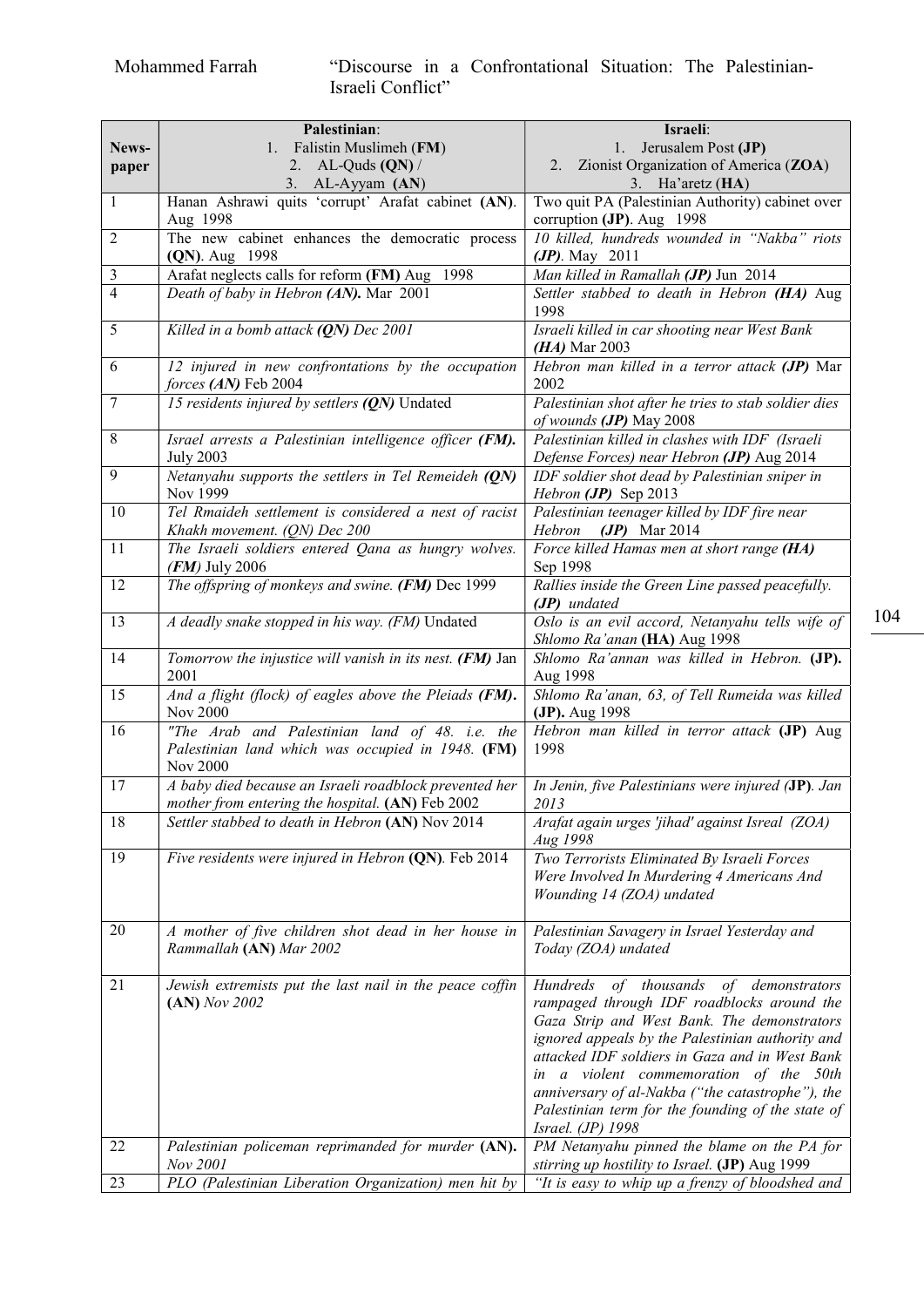|       | <b>Palestinian:</b>                                    | <b>Israeli:</b>                                   |
|-------|--------------------------------------------------------|---------------------------------------------------|
| News- | Falistin Muslimeh (FM)                                 | Jerusalem Post (JP)                               |
| paper | AL-Quds $(QN)$ /<br>2.                                 | Zionist Organization of America (ZOA)<br>2.       |
|       | 3. AL-Ayyam (AN)                                       | 3. Ha'aretz $(HA)$                                |
|       | rubber bullets (AN). Aug 1999                          | violence: he said"                                |
|       |                                                        | We cannot tolerate a situation in which violence  |
|       |                                                        | erupts whenever there are points of difference in |
|       |                                                        | <i>the negotiating process.</i> (JP) undated      |
| 24    | Netanyahu support settlers in Tell Rmeadeh by building | Young demonstrators began to stream to the IDF    |
|       | fixed houses for them (QN) April 1998                  | checkpoints. The most severe rioting was at Erez  |
|       |                                                        | roadblock where Palestinians mobbed a police      |
|       |                                                        | station and headed for the IDF checkpoints. (JP)  |
|       |                                                        | June 1998                                         |
| 25    | Palestinian prisoners stage hunger strike (FM). Sep    | The Palestinian demonstrators poured into the     |
|       | 2010                                                   | streets. PA aid hunt for killers of two settlers. |
|       |                                                        | The assailants then approached the vehicle, and   |
|       |                                                        | fired again before fleeing with Liebman's         |
|       |                                                        | weapon. (JP) Oct 1998                             |

# 4. Findings and Discussion

The Palestinians are characterized differently in various newspapers. In Palestinian newspapers, they are portrayed as demanding their own rights and sufferers of the Israeli policy. In Israeli newspapers, it is underlined that a peaceful solution to the problem must be found, and at the same time the Palestinians are portrayed as having to halt terrorism.

Four major key concepts have emerged in the data: OCCUPATION, TERRORISM, SETTLEMENTS, and PEACE PROCESS. Through talking about these concepts and events, news headlines analysis, grammatical and lexical metaphor, euphemism, stereotypes and other rhetoric and linguistic devices are used to achieve intentions.

# 4.1. Analysis of Headlines

Headlines play a very crucial role in conveying the message to the readers. The reader's interests in reading the news items will depend to a great extent on the way the headline is structured. The headlines represent the newspaper's ideology. As explained by Dijk (1991), headlines serve important textual cognitive and ideological functions and implications. According to him, this presupposes complex social attitudes and ideologies. He deems that "journalists may 'upgrade' a less important topic by expressing it in the headline, thereby 'downgrading' the importance of the main topic." (p. 51-52). Due to their semantic, cognitive and ideological relevance in contexts of conflicts, this section pays special attention headlines: their contents and structures:

The researcher presupposed a strong connection between the rhetoric and the underlying ideology of the conflict coverage will be clear in the phrasing of the headlines. Headlines basically recount themes. The most important pieces of information are presented: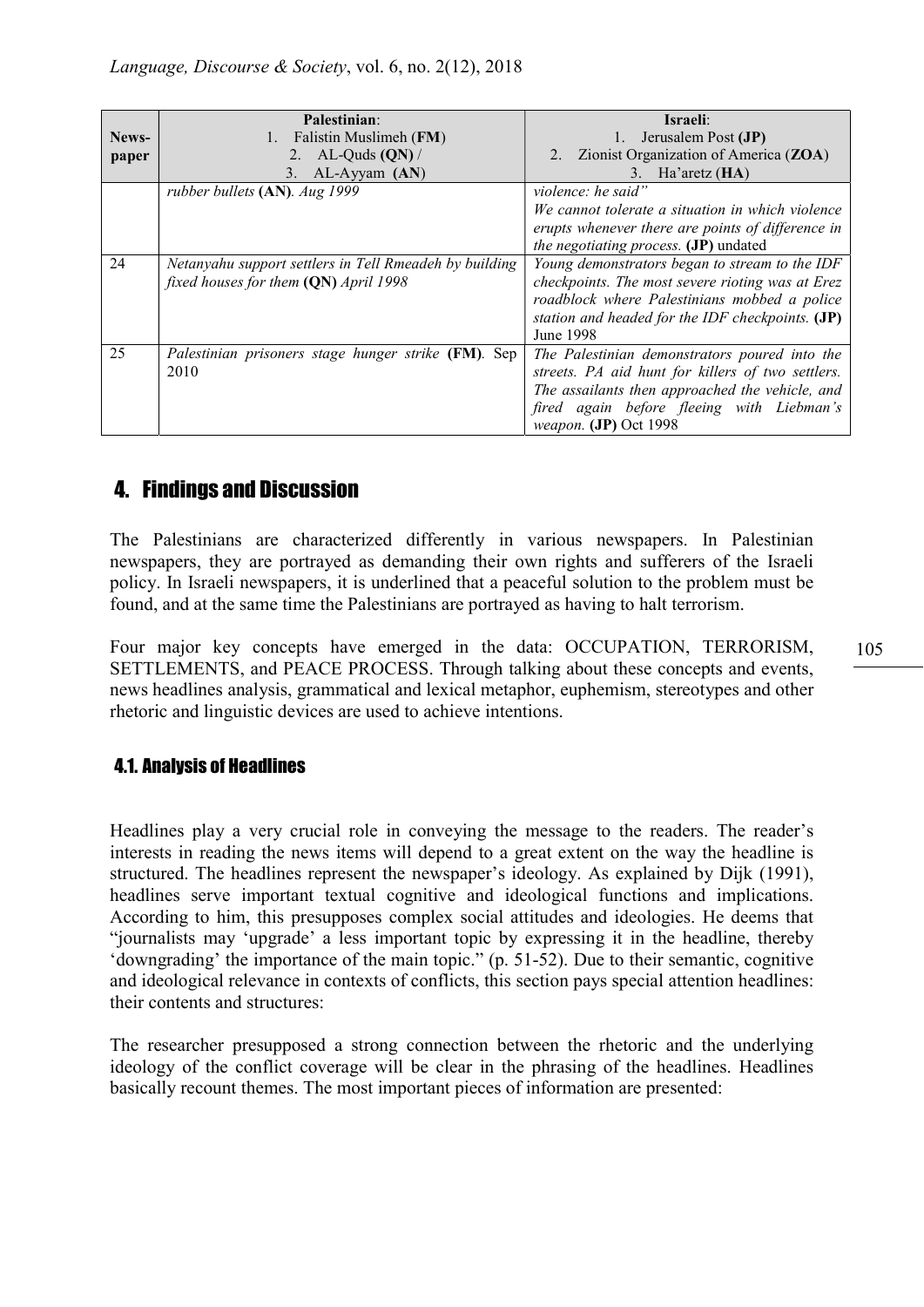Mohammed Farrah "Discourse in a Confrontational Situation: The Palestinian-Israeli Conflict"

| from Palestinian newspapers         | from Israeli Newspapers                                                  |
|-------------------------------------|--------------------------------------------------------------------------|
|                                     | 1- HANAN ASHRAWIN QUITS 'CORRUPT' 2- TWO QUIT PA CABINET OVER CORRUPTION |
| ARAFAT CABINET (AN).                | (JP)                                                                     |
| 3- THE NEW CABINET ENHANCES THE     |                                                                          |
| DEMOCRATIC PROCESS (QN).            |                                                                          |
| 4- ARAFAT NEGLECTS CALLS FOR REFORM |                                                                          |
| (FM)                                |                                                                          |

Because the headline is structured differently, a different story is told (Wang, 1993).

The AN's headline emphasized the issue of the formation of a corrupted Palestinian cabinet. It tries also to characterize Arafat as a corrupted man since he is the head of this cabinet (CORRUPT ARAFAT CABINET). AN emphasized mentioned the name of the Palestinian minister who left the government as leading figures. As it is known to the Palestinian people, Hanan is a leading figure in the Palestinian history and played a prominent role in the Palestinian society as Palestine's most well-known female politicians. This means that Hanan is not any person and her resign from the government over corruption puts the newly formed Palestinian Authority in a critical position. The QN, on the contrary, backgrounded the issue of Ashrawi's resignation and treated it as a separate news item. In its main comment on the formation of the Palestinian cabinet, it focuses on the building of the Palestinian democracy. FM highlights the facts that Arafat neglects calls for reform. Thus, Palestinian newspapers may present in this situation same facts with different point of view.

On the other hand, the JP details the corruption in the Palestinian new cabinet. The JP lead contains a lot of information about the corruption in the Palestinian Authority institutions. It emphasizes the number (two quit). As the story continues, it also gives statistical numbers for a poll that indicated that the Palestinians believe that the Palestinian political institutions are corrupted (see Appendix 1 for a recent example of newspaper coverage for a certain event by different newspapers).

### 4.1.1. News Headlines Structure

Fries (1997) describes the theme as the point of departure of the clause as message. One can recognize themes because they appear in the clause initially. While the information focus is the information which is presented as newsworthy, the thematic structure and the information structure form part of a complex of interlocking structures. Thematic structure assigns the functions Theme and Rheme. The clause complex has one thematic structure as a whole, and each clause also has a thematic structure (Fries 1997: 231-233).

After examining the news item regarding the Palestinian cabinet, one may conclude that the JP and FM stories are structurally more complete according to the standard condition and causes of the main events. Journalism traditional "Wh" questions are all or less answered. They comprehensively answer the "Who", question. This appears in the headlines. The 'What', 'Where', 'Why', 'When' and 'How' questions are answered in the following paragraphs. The QN item, in contrast, possesses a rather different thematic structure. It is clear that the big part of 'What happened' and 'Why the resignation has happened' questions are not answered. There is backgrounding to the corruption of the new cabinet. The four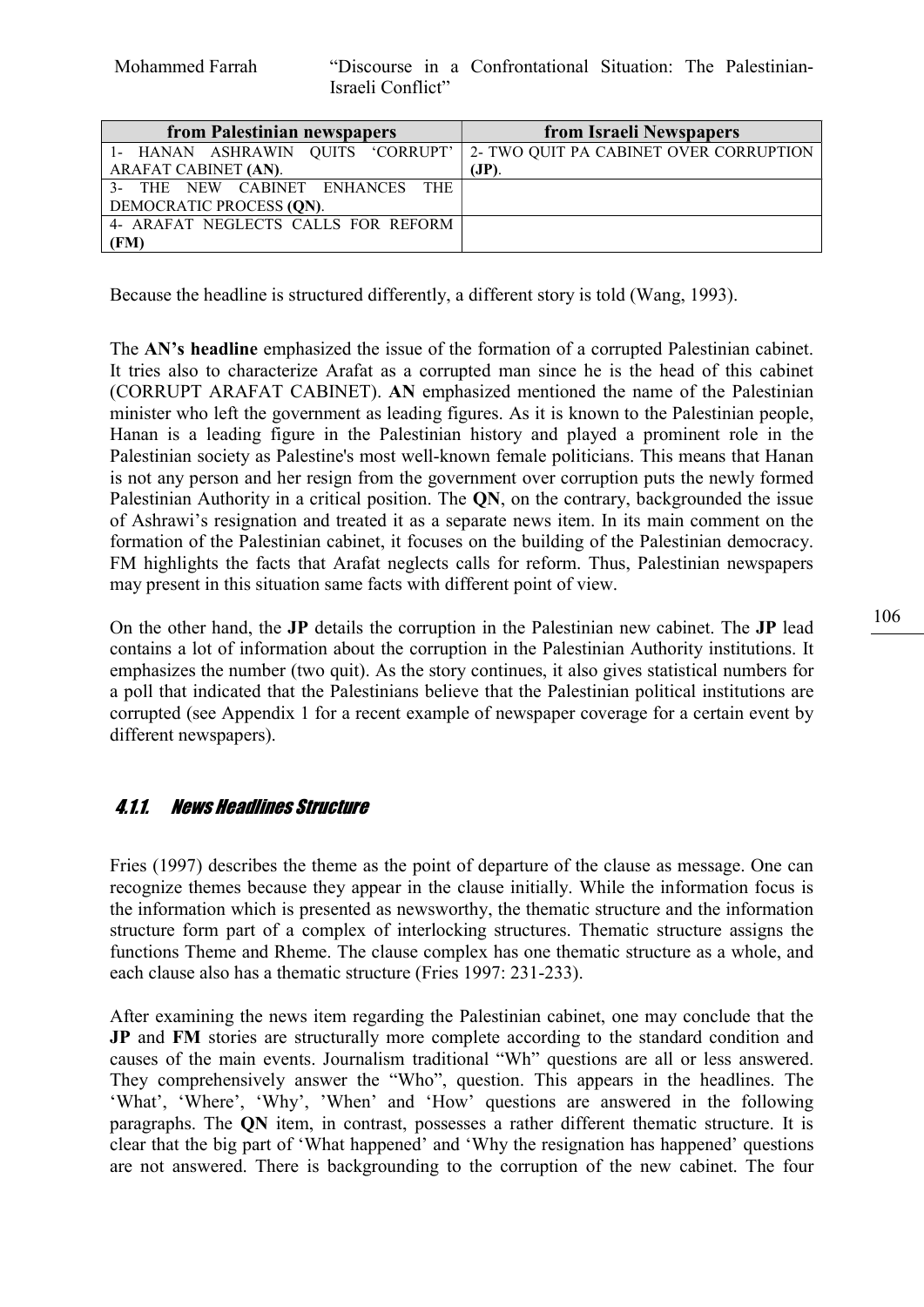"WH" questions and the matter of "How" are not objectively covered. Consequently, the incompleteness of the thematic structure in the news story is clear.

As Van Dijk (1995) asserts:

Overall meanings, i.e, topics or macrostructure, may be organized by convential schemata (superstructures), such as those that define an argument, a conversation or a news report…. Since schematic categories also define the (canonical) order of discourse, they may signal importance or relevance. Initial summaries, such as headlines in the news, for instance, have the crucial function of expressing the topic highest in the macrostructure hierarchy, and, therefore, the subjectively most important information of a news report. This means that this link between macrostructure and superstructures may be ideologically manipulated. Semantically subordinate topics may be "upgraded" and put in the headline, thus assigning more prominence to them and vice versa (Van Dijk, 1995:28).

It is very important to check the schematic superstructures of a news item, because in the study of discourse the schemes and themes are closely related. The superstructure schemata provide us with a clear picture of how differently the various newspapers report the event in the form of discourse as well as the thematic structures of their respective discourse style (Wang, 1993). The FM provides a complete scheme for the story. Its news discourse contains comprehensive schematic categories in 'summary' and 'story' within the element of the 'story'. The categories of 'situation' and of 'comments' are also covered in great details. The JP and QN, on the contrary, present a very simple superstructure schema for the news story. It seems that they utilize a single-line discourse structure to describe this particular news event. The researcher can not make generalizations that these two newspapers treat all news items in the same way.

### 4.1.2. Syntactic Structures

Newspapers operate at syntactic level. While structuring news headlines newspapers manipulate syntax is a vital device to create a meaning out of a certain text. Consequently, certain words or phrases are reduced or removed. In her discussion of the syntactic structure of news reports, Najjar (1996) cites Van Dijk (1988). She says syntactic structure betrays underlying ideological positions. For example, using passive constructions and deleting agents from typical subject position connotes the negative actions of powerful groups.

The best way to look at the syntactic structures of the newspapers in question is to examine the syntactic structure of the propositions regarding the operations by Palestinians against Israelis or Israelis against Palestinians. The researcher found many items. In each item the transitivity of the syntactic structure has been examined as revealed in how explicit the agent, the object of the action, and the action itself are described.

The researcher followed Nir and Roeh (1992) in the way they divided the syntactic structures into four major groups, arranged in decreasing 'degrees of transitivity':

#### Nominalization

is the use of a noun or an adjective instead of an explicit verb. In his discussion of the technical features of discourse. Lemke (1995) believes that nominalization is only the most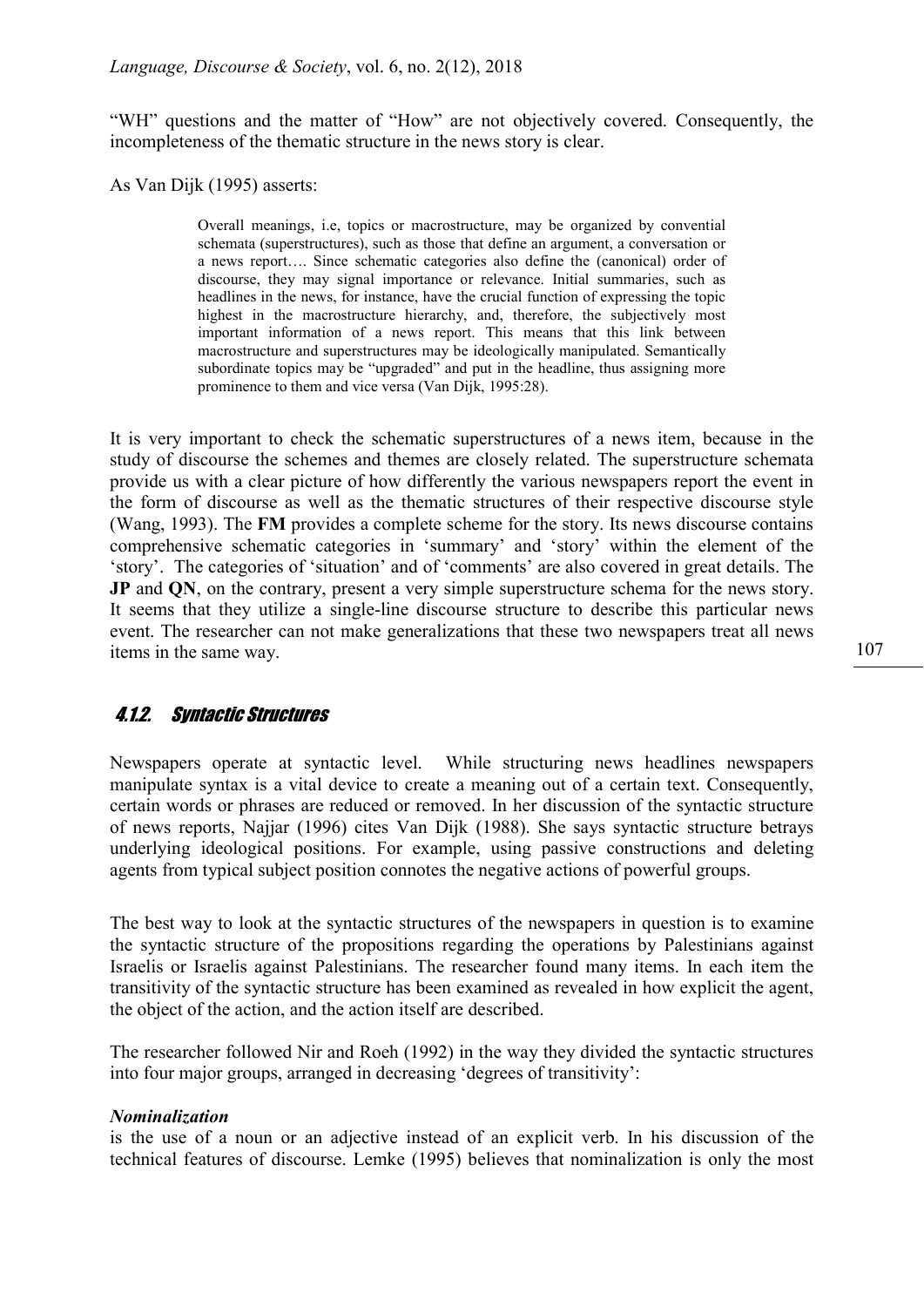obvious special case of a more general feature of technical discourse that he called condensation:

> In brief, nominalization allows an entire activity, a Process complete with its particular participants and circumstances, to be understood merely by naming it with the process noun. The whole implied activity can then be qualified and related to other activities in a highly condensed manner. The complete activities, and thus the complete meanings are only recoverable by readers familiar with the thematic formations of relevant intertexts in which the activities are explicitly presented (Lemke 1995:60)

In many cases the headlines of the newspapers are phrased in the form of noun phrase:

| from Palestinian newspapers  | from Israeli Newspapers                      |
|------------------------------|----------------------------------------------|
| Death of baby in Hebron (AN) | 10 killed, hundreds wounded in "Nakba" riots |
| Killed in a bomb attack (QN) | (JP)                                         |

#### Use of the passive verb with no mention of the agent:

| from Palestinian newspapers | from Israeli Newspapers                              |
|-----------------------------|------------------------------------------------------|
|                             | Man killed in Ramallah (JP)                          |
|                             | Settler stabbed to death in Hebron (HA)              |
|                             | Israeli killed in car shooting near West             |
|                             | Bank (HA)                                            |
|                             | Hebron man killed in a terror attack (JP)            |
|                             | Palestinian shot after he tries to stab soldier dies |
|                             | of wounds $(JP)$                                     |

#### Use of passive verb with mention of agents:

| from Palestinian newspapers             | from Israeli Newspapers                      |
|-----------------------------------------|----------------------------------------------|
| 12 injured in new confrontations by the | Palestinian killed in clashes with IDF near  |
| occupation forces (AN)                  | Hebron(JP)                                   |
| 15 residents injured by settlers $(QN)$ | IDF soldier shot dead by Palestinian sniper  |
|                                         | in Hebron $(JP)$                             |
|                                         | Palestinian teenager killed by IDF fire near |
|                                         | Hebron (JP)                                  |

### transitive active structure with mention of the agent:

| from Palestinian newspapers                                     | from Israeli Newspapers                    |
|-----------------------------------------------------------------|--------------------------------------------|
| Israel arrests a Palestinian intelligence officer               | Force killed Hamas men at short range (HA) |
| (FM)<br>Netanyahu supports the settlers in Tel Remeideh<br>(QN) |                                            |

We notice that in newspapers headlines, all function words are deleted. Through the analysis of newspapers headlines, it seems that there is a tendency in some Israeli newspapers while reporting attacks by Palestinians on Israelis to bring the agent into focus. While, when attacks by Israeli soldiers or settlers are reported, generally, no mention of the agent is made. A similar pattern is noticed in the Palestinian newspapers.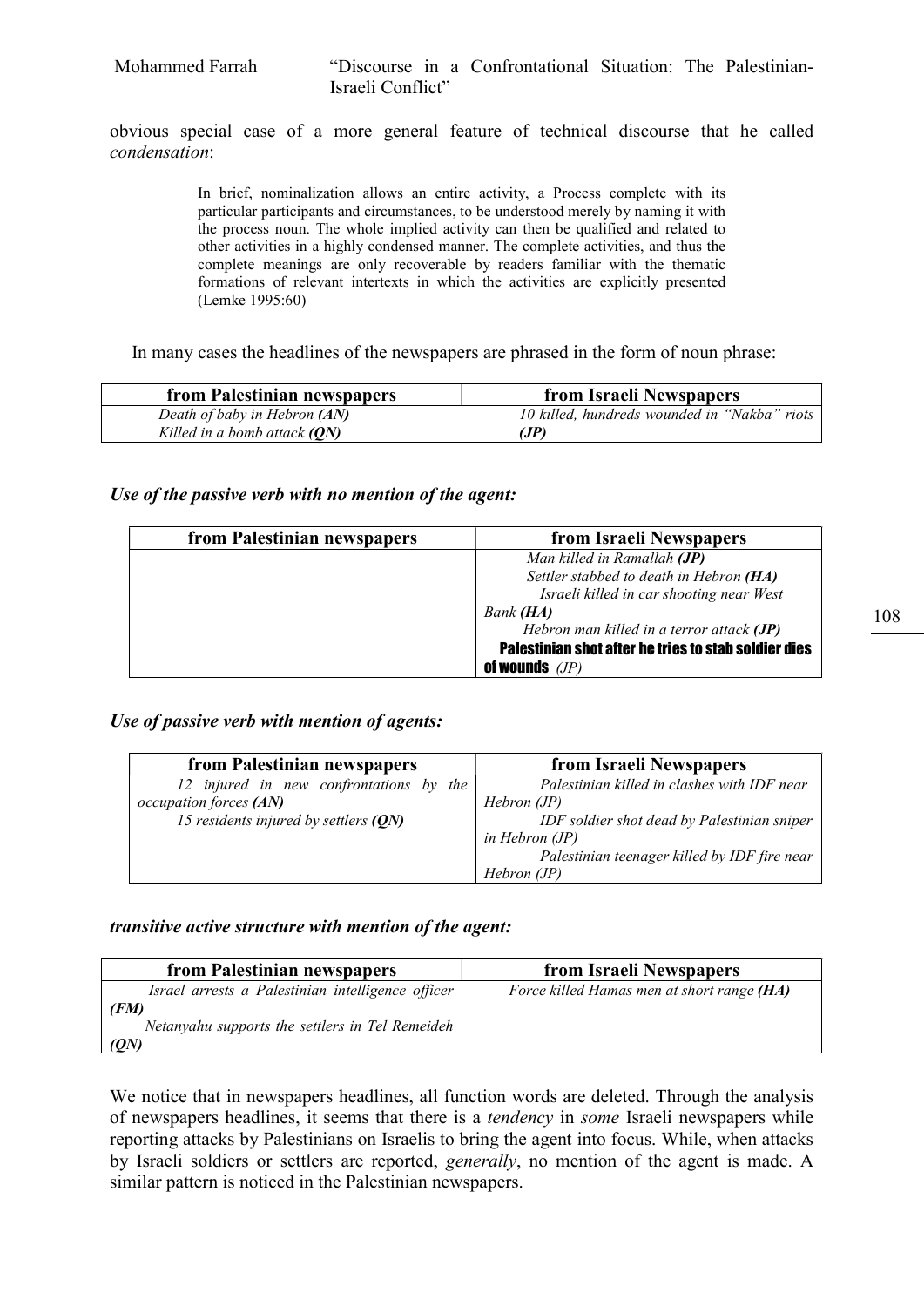## 4.2.Rhetorical devices

The goal of this part is to reveal how the newspapers use certain rhetorical devices to support, persuade, and reinforce their arguments and interests.

# 4.2.1. Metaphors

Both Israeli and Palestinian newspapers used metaphor. This section presents firstly the use of metaphor by Israeli newspapers. Then the use of metaphor in Palestinian newspapers follows:

As the study shows, Israeli newspapers use of metaphor implies that Israel finds itself in a bad situation because it is obliged to oppress the Palestinians (Van Teeffelen, 1994). At the same time it tries to find reasons for its policies against the Palestinians. On the other hand, the Palestinians use metaphor to achieve political aims and interests. The metaphor that is used by both sides has an effect on the reader's perception of the Palestinian / Israeli society as well as the political and military actions of both sides (Van Teeffelen, 1994).

The Israeli newspapers exploit a number of themes that show the threats of the Palestinian "terrorists". These ideologies and other Western images of the Palestinians give negative attitudes. Other themes in the Israeli newspapers emphasize the homelessness and lawlessness of the Palestinian Arab fighters trained to fight Israel:

> Hundreds of thousands of **demonstrators rampaged** through **IDF** roadblocks around the Gaza Strip and West Bank. The demonstrators ignored appeals by the Palestinian authority and attacked IDF soldiers in Gaza and in West Bank in a violent commemoration of the 50th anniversary of al-Nakba ("the catastrophe"), the Palestinian term for the founding of the state of Israel.  $(JP)$

PM Netanyahu pinned the blame on the PA for stirring up hostility to Israel. (JP)

"It is easy to whip up a frenzy of bloodshed and violence: he said" We can not tolerate a situation in which violence erupts whenever there are points of difference in the negotiating process. (JP)

Young demonstrators began to stream to the IDF checkpoints. The most severe rioting was at Erez roadblock where Palestinians **mobbed** a police station and headed for the IDF checkpoints. (JP)

The Palestinian demonstrators **poured into** the streets. PA aid hunt for killers of two settlers. The **assailants** then approached the vehicle, and fired again before fleeing with Liebman's weapon. (JP)

It is clear from these news items that Israeli newspapers use a lot of metaphors in its coverage of the events in the Gaza strip and the West bank.

The Israeli newspapers used the metaphor of volcano, water, heat and animals. The metaphor of volcano is used to show that the demonstrators are uncontrollable, dangerous, and may cause a lot of damage. In the same way, in many news items the metaphor of water is used to describe how dangerous the Palestinian demonstrators are: "began to stream to IDF, poured into the streets, who swept past them." The metaphor of heat is used also to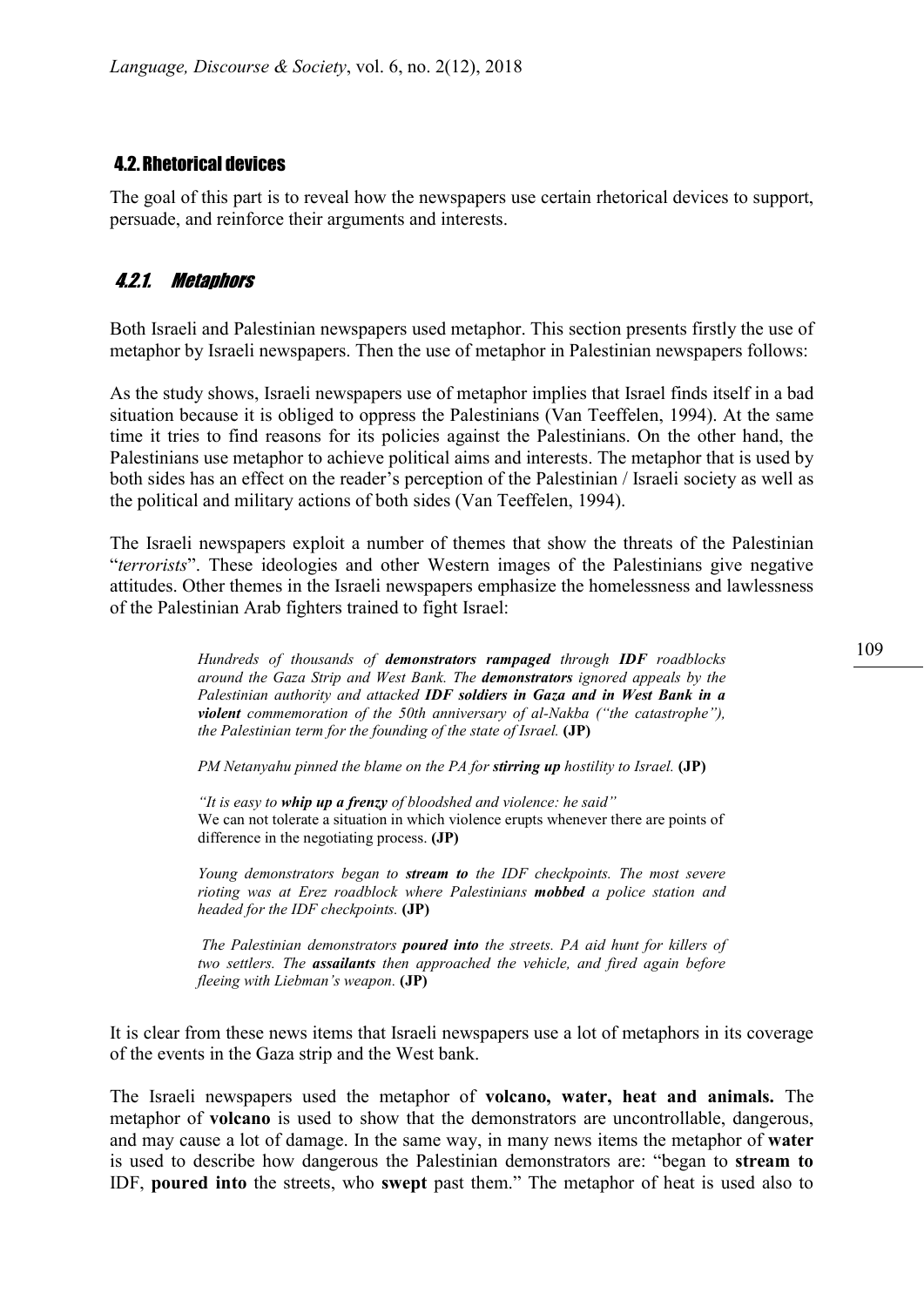show that the Palestinians are under their leader's control "string up" hostility, "sparked" clashes, fed a diet of hostility. The metaphor of animal is also employed to achieve certain effects. As Van Teeffelen (1994) says the animal metaphor insinuates the mob to be either beyond control-run 'wild' – or under control of the leader- as in 'a mob of sheep'. Here the writer wants to tie the metaphors in with the behaviourism theory and how outsiders manipulate mass behaviour: "hunt for killers, whip up a frenzy of bloodshed, who roam free, Palestinian mobbed a police station".

The metaphors of volcano, water, heat, and animals point to the rushness and speed of people's movement. The term hunt is a term suitable to people hunting animals, and its use to refer to the Palestinian strugglers reinforces the non-human factor. Given our understanding of what animals are like, the animal metaphors are often used to characterize the personalities of the people. The readers of the newspapers are designed to be consistent with such metaphorical estimations of animal personalities. Thus, for example, if the demonstrators are seen as aggressive, deceitful, paranoid, intransigent, the readers will treat them differently than they would if they are portrayed to them as trustworthy, peace-loving, and cooperative. Such metaphorical preconceptions about animal personality lie behind their policy.

 Metaphors consistently create images to support themes. For example, to support the Jerusalem Post theme of the need to crack down Hamas movement in the territories, Hamas is seen as a physical body that must be harmed physically. Violent verbs such as eliminate 'knock out', 'eradicate', 'crack down', 'break the bone of', are used. As Vaughan (1995) says: the use of these verbs in a serious editorial (rather than say, on the sports page) draws the discourse of sports and fighting on an individual level into the discourse of higher-level political commentary, creating a response in the reader that weaves into his or her arguments posed (Vaughan, 1995: 70)

As the study shows, the Palestinian newspapers use the metaphor in the same way as the Israelis. They use it to describe the barbarity, bestiality, wildness and the savagery of the occupation. But they also use it positively when describing how noble the martyrs are.

In describing the Israeli side, we read these lines in different Palestinian newspapers and magazines:

> Tel Rmaideh settlement is considered a nest of racist Khakh movement. (QN) The Israeli soldiers entered Qana as hungry wolves. (FM) The offspring of monkeys and swines. (FM) A deadly snake stopped in his way. (FM) Tomorrow the injustice will vanish in its nest. (FM)

In these lines the Israeli side is portrayed as animals in its cruelty and fierceness. These metaphors make quite clear perception of 'Israelis' as non-human bestial. 'Swine' and 'monkeys' are profoundly offensive insults to the Jews. It should be noted that this particular system of beliefs is not created by the newspapers. Fowler (1991) believes that they are part of the culture. He adds:

> There is a theoretical point to be emphasized, that the paradigm, the particular system of beliefs, pre-exists these news reports, being part of the general discourse of the paper and, more widely, of the culture of its production and consumption. The animal insults are not judgements formed specifically for the evaluation of X on this occasion, but an expression of a set of general prejudices (Fowler, 1991:118).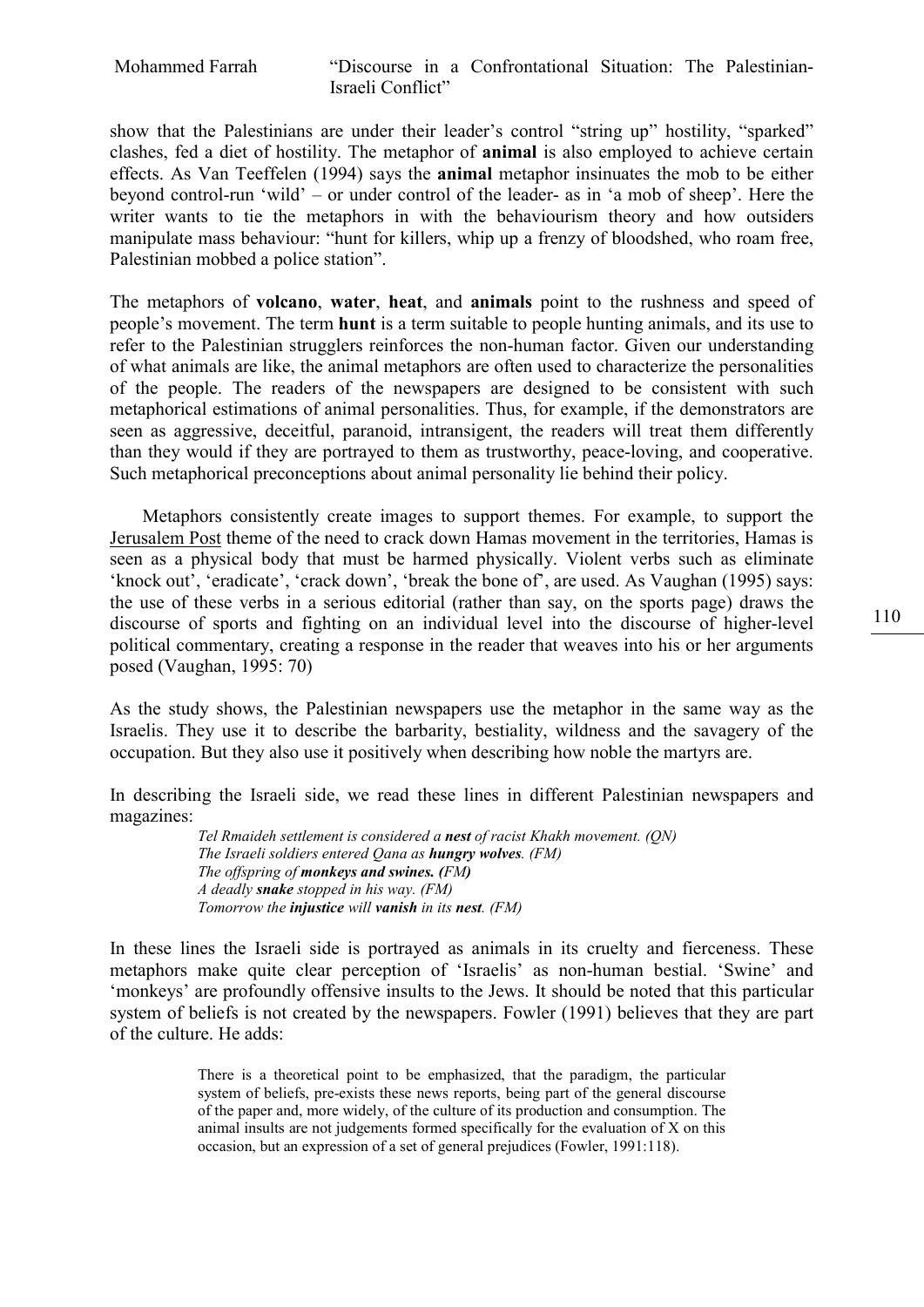The occupation, in the Palestinian metaphor, is portrayed as the darkness and injustice that will disappear forever. In the Palestinian metaphor darkness means the occupation, slavery and homelessness. However, light means freedom, liberation and self-determination. Moreover, the Palestinians use the metaphor of animals/ birds to give dignity to the Palestinian strugglers and martyrs:

And a flight (flock) of **eagles** above the Pleiads  $(FM)$ . Here the martyrs are portrayed as eagles. Najjar (1996) says the metaphor of bodies presents martyrs as essential to the movement toward the goal or as the bridge of the gap over the abyss. These metaphors show that the act of martyrdom deserves approval and praise because it is worthy and honorable. Praise legitimizes the act of martyrdom and indirectly prescribes more sacrifice for independence.

The Palestinian newspapers are full with metaphors that call for sacrifice:

The uprising is a flaming fire (FM). Palestine is a bride, and to attain it, one needs a dowry paid in blood. AN Palestinian bodies are bridges (QN). Occupation is slavery (FM). Liberation is freeing Palestinian form slavery (AN). And the Palestinian continues paying the blood tax for their freedom and independence. (QN)

Metaphor creates meaning. It pushes the reader to pay attention by its conceptualization of issues. Metaphors are not just words and phrases. They tend to be taken for granted because they are rooted in everyday discourse.

# 4.2.2. Euphemism

The language of newspapers and magazines is full of euphemisms and abstract things. The use of euphemisms in the news tends to depersonalize the result of a certain conflict, i.e. to hide its human impact:

> Security and military zone vs siege and imposed curfew, IDF (Israeli Defense Force, the Guard of Border) vs the Israeli soldiers, eliminate vs kill, events vs carnage and massacre, our partner vs Yesser Arafat, entrance vs invasion, freed vs escape, enter vs break into, military zone vs sealed of Judia and Sumaria, rest vs bury, security forces vs the soldiers of the occupation, construction of new houses vs expansion of settlements for Israeli settlers, Hebron man vs settler. (JP, HA)

Netanyahu uses "our partner" as a euphemism for the Palestinian Authority Chairman Yasser Arafat.

The Israeli news are replete with euphemisms. Instead of saying that the Israeli army imposed curfew on a Palestinian city, it says the IDF (Israeli Defense Forces) and security forces announced that city a closed military zone. First, it portrays Israeli soldiers as defense security forces who have legitimacy. They are defending and securing their land. Secondly, their measure on the Palestinian city is given a polite name. It is a closed military zone and not a curfew. To the Palestinian they are the same because in both cases the residents are under siege and they will not be able to move in and out freely.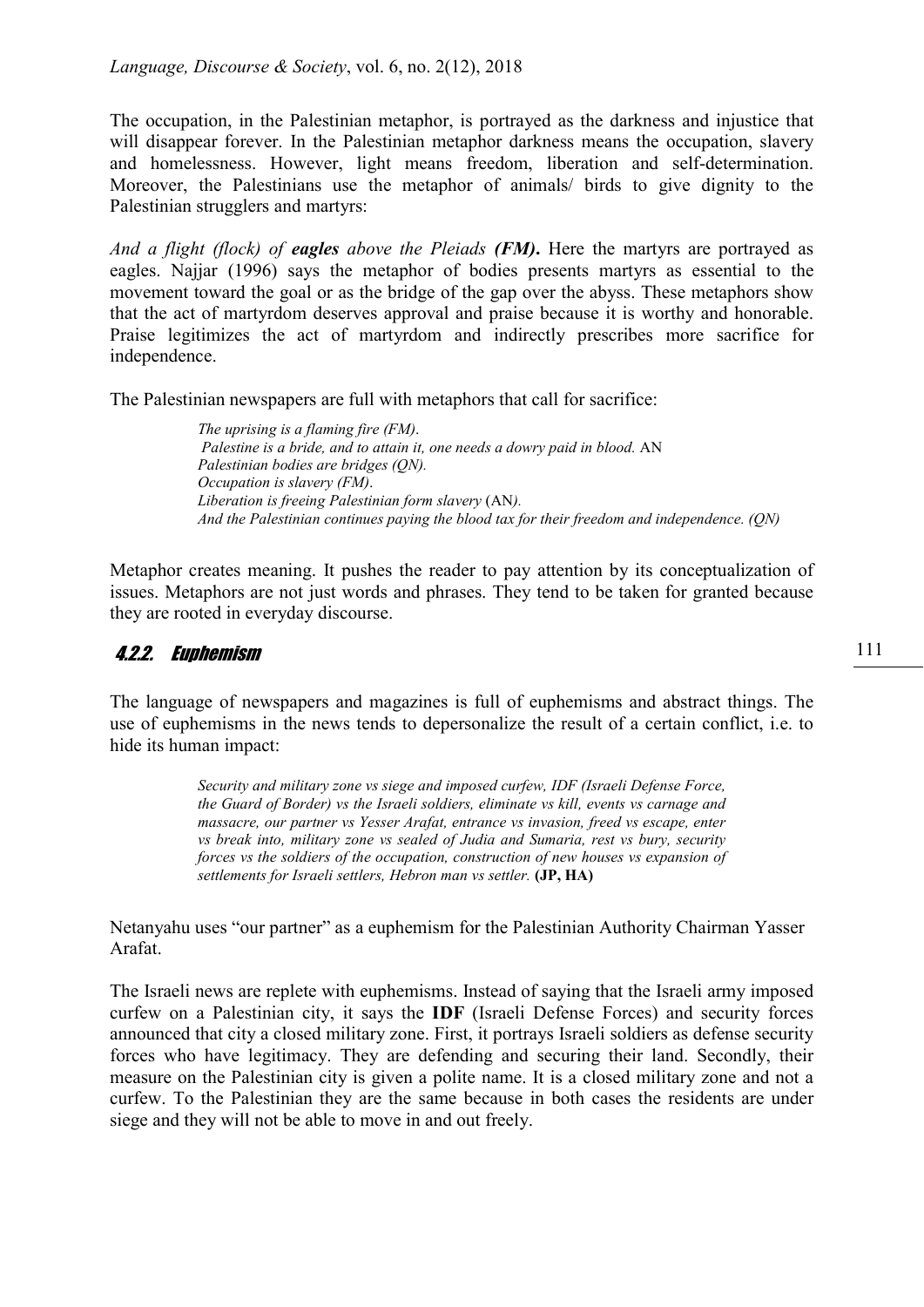In other news items Israeli press treats the Israeli settlers in Hebron as residents whereas from Palestinian point of view they have no right to live in Hebron. For example, in a headline in the JP we read:

A Hebron man killed in terror attack.

By this structure of the headline the Israeli settler was treated as a legitimate resident of Hebron and the Palestinians who stabbed him are characterized as terrorists. From a Palestinian point of view, they have the right to kill any Israeli as long as they are occupying their land.

In other news item the Israeli press refers to the Palestinian land which was occupied in 1948 as the Green Line as we read in the JP:

Rallies inside the Green Line passed peacefully.

However, the Palestinian press refers to them as "the Arab and Palestinian land of 48. i.e. the Palestinian land which was occupied in 1948. (FM)

Najjar (1996) supports the idea that the Palestinian newspapers never use Israeli terminology:

Alkatib never uses 'Israel Defense Forces'(IDF), the official name of the Israeli army, but uses substitutes such as 'the Israeli army ', 'the occupation forces', 'the occupation army', 'the army', 'army forces', and 'soldiers'. The magazine places the words Israeli 'Border Guards' in quotation marks to suggest that it rejects the term for soldiers who have a reputation for brutality (Najjar 1996:517)

After the peace talks, some Palestinian newspapers tried to prepare the Palestinian for the new stage of peaceful coexistence between Israelis and Palestinians. So some new terms appeared on the newspapers such as the term of "our partner in the peace process vs the Israel enemy. QN Our partner vs the Israel government QN The other side vs the Israel government QN

# 4.2.3. Stereotypes

If we look again at the newspaper items, we find the categorization is very much presented. The study shows that words and phrases are used to categorize the Palestinians and the Israelis and to predicate attribute of them.

The Palestinians are characterized as the following in the Israeli news:

Terror groups, Islamic militants, security prisoners Fatah strugglers, our enemy, Palestinian terrorists suicide bombers, Jihad terrorists, suicide bombers, Moslem revoluationaries, extremist Moslem terror gang, demonstrators, killers, assailants, local Islamic militants, the Palestinian Authority, Palestinian Arab terrorist, Arab killers, killers of Americans, the master Hamas bomb-maker, rioters.

The Israelis are characterized as the following in the Palestinian news:

Jewish terror, Jewish terrorists, army under-cover units murderers, death squads, extremists Jewish settlers, extreme rabbis, extreme right wing activists, Zionist Israelis, Israeli occupation, Jewish settlements.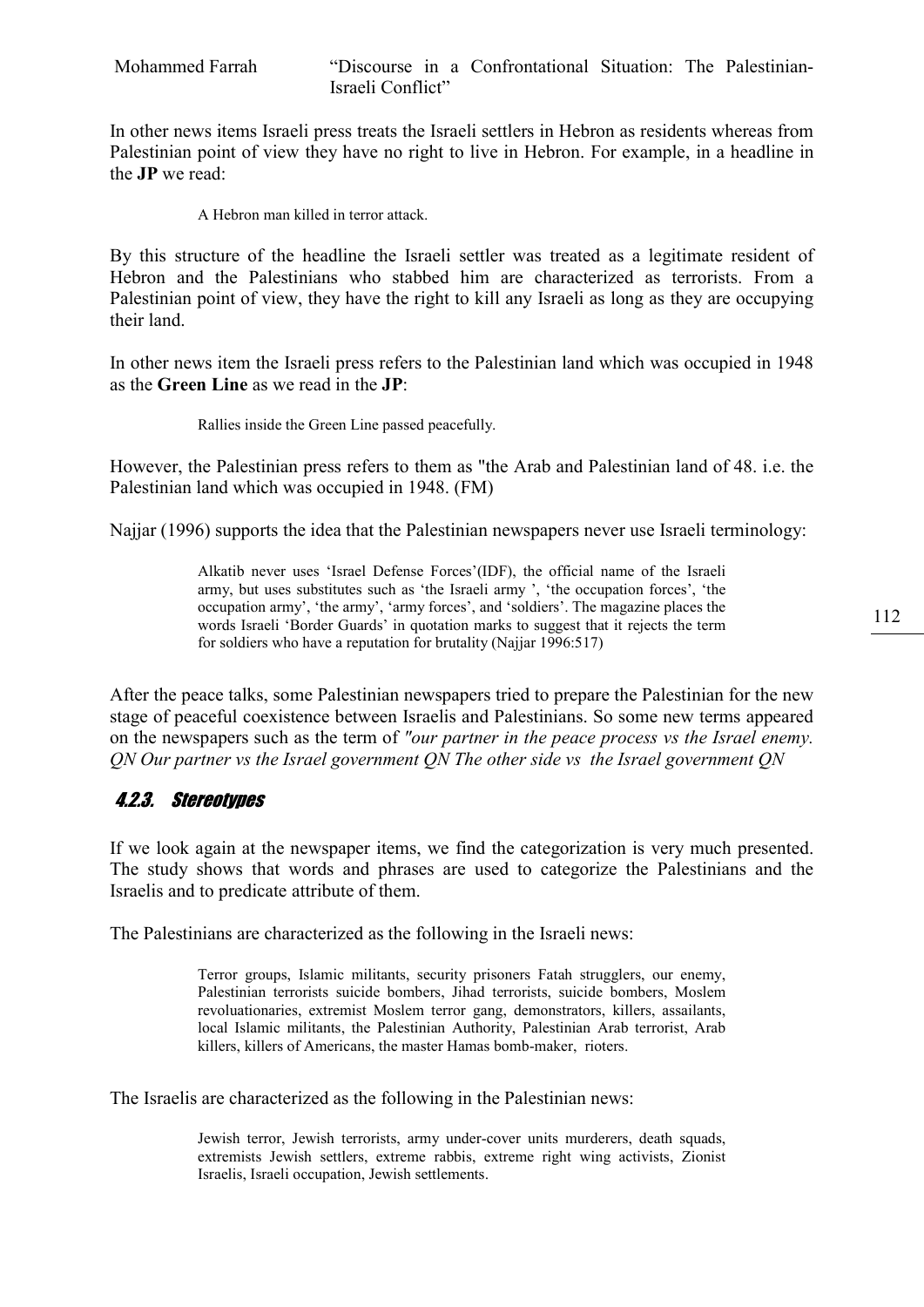The way the two parties categorize each other tell us how the structure of the ideological world is portrayed in the newspapers. All stereotypes are a manifestation of power and ideology. In characterizing each other we can see reference to actors and reference to events.

### 4.3.Reference to actors

The corpus of the Palestinian-Israeli conflict news items is replete with mentions of actors. They are referred to in different ways. The researcher sorted the ways in which actors are mentioned as follows:

### a) Mention by name:

| from Palestinian newspapers           | from Israeli Newspapers                                                                                         |
|---------------------------------------|-----------------------------------------------------------------------------------------------------------------|
|                                       | Natenyahu support settlers in Tell Rmeadeh by $\bigcirc$ Oslo is an evil accord, Natanyahu tells wife of Shlomo |
| building fixed houses for them $(QN)$ | Ra'anan (HA)                                                                                                    |
|                                       | Shlomo Ra'annan was killed in Hebron. (JP).                                                                     |

### b) Age of group:

| from Palestinian newspapers                                                                               | from Israeli Newspapers |
|-----------------------------------------------------------------------------------------------------------|-------------------------|
| A baby died because an Israeli roadblock prevented   Shlomo Ra'anan, 63, of Tell Rumeida was killed (JP). |                         |
| her mother from entering the hospital. (AN)                                                               |                         |

### c) Residence and Place.

| from Palestinian newspapers                         | from Israeli Newspapers                          |
|-----------------------------------------------------|--------------------------------------------------|
| Settler stabbed to death in Hebron (AN)             | Hebron man killed in terror attack ( <b>JP</b> ) |
| Five residents were injured in Hebron (QN).         |                                                  |
| A mother of five children shot dead in her house in |                                                  |
| Rammallah (AN)                                      |                                                  |

### d) Nationality.

| from Palestinian newspapers                                                                                          | from Israeli Newspapers |
|----------------------------------------------------------------------------------------------------------------------|-------------------------|
| Jewish extremists put the last nail in the peace coffin   In Jenin, five Palestinians were injured $(\mathbf{JP})$ . |                         |
| (AN)                                                                                                                 |                         |
| PLO men hit by rubber bullets (AN).                                                                                  |                         |
| Palestinian prisoners stage hunger strike (FM).                                                                      |                         |

These categories refer to the actors in terms of their position in the society. Mention by name is very important. Generally, in Israeli newspapers, most of the Jewish actors are mentioned by name. The reference to Palestinians was by gender, age, or occupation. This is the same in Palestinian newspapers. The reference by name to a person gives him a clear-cut identity and is dedicated to Palestinian actors.

By mentioning the age, the Palestinian newspapers try to give a message to the world that the Israeli soldiers do not differentiate between a baby or an elderly, man or a woman- A baby dies in her way to hospital (AN), and Qusay Hani Tamimi, three months old, dies on his way to the hospital. Both of whom died as a result of the strict instructions that the Israeli soldiers follow at the checkpoints in Hebron between 24 and 27 August 1998, respectively (AN). In other cases, a lot of Palestinian women were shot dead in their homes while the Israeli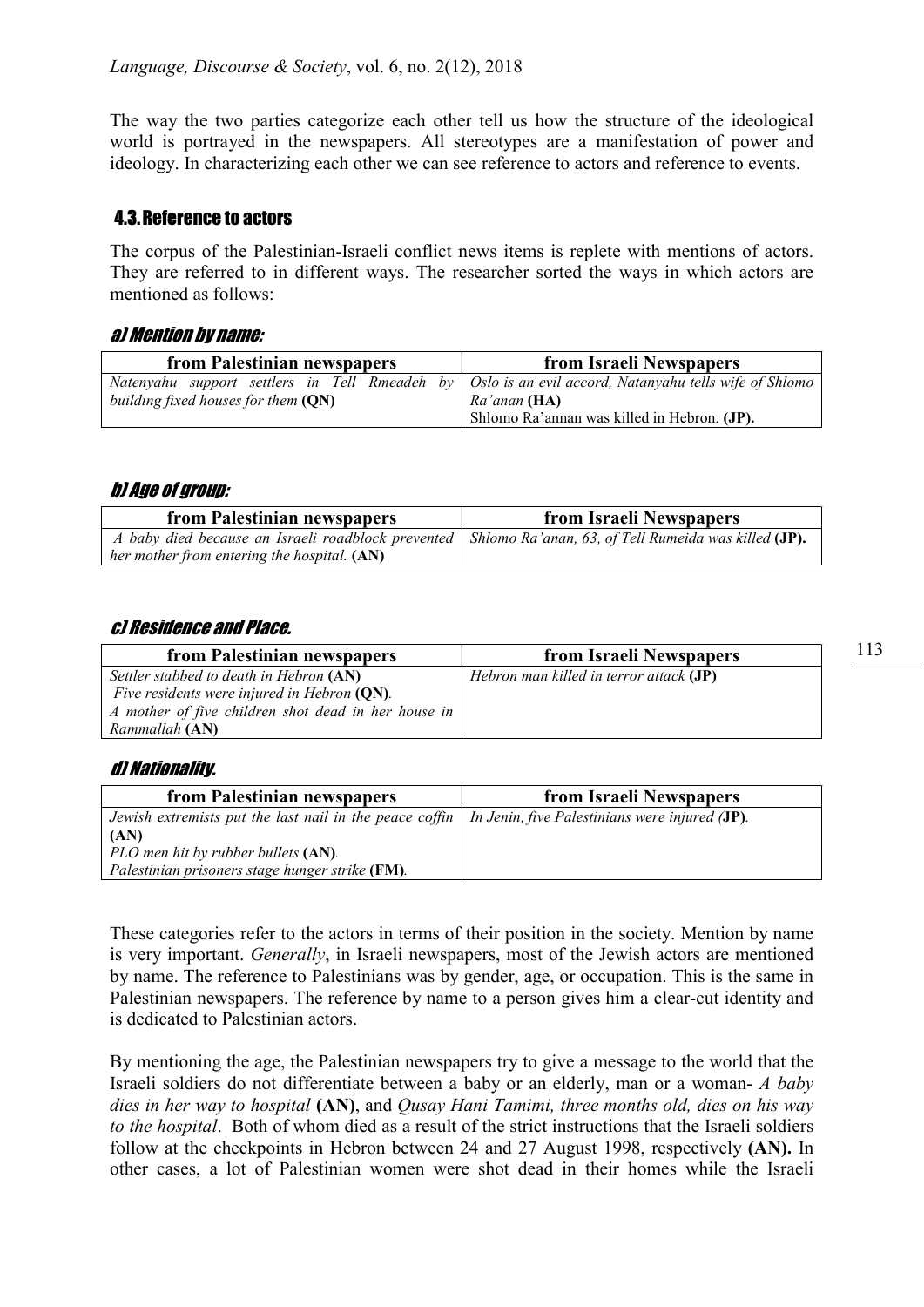soldiers were shooting fires randomly. The killings of women and infants show how cruel, savage and barbarous the occupation is.

In her discussion of the issue of the age Najjar (1996: 514) cites the notes of Colin McIntyre to show that the age of the death is seen as significant when it is shockingly young: "the age says that those honored gave their lives when young, making the sacrifice that much greater" (1990: 63).

She emphasizes that the inclusion of location of the death gives a sense of place and community. She illustrates with vivid examples that "no corner of the occupied territories is safe under occupation, on the top of them and directly below them, …, one man with bad eyesight died when he fell off his own flat roof where he was sleeping after soldiers invaded his home (1994: 515).

### 4.4.Reference to events

The use of different labels for the same events also reflects support or denial of the actions taken by both sides. Naming an event can be a measure of legitimacy. Nobody denies that terms like resistance, struggle, are more legitimate than riot and violence. In this connection, we find a lot of differences between Israeli and Palestinian newspapers. This is not unexpected since the Palestinians look for these actions as rightful and legitimate resistance against the occupation. However, the Israelis newspapers look at the action from another point of view.

# **Conclusion**

The newspapers presented the same main argument, that is, the discourse of newspapers is a tool of social political production, highly reflected within the power structures and giving values and beliefs about the world. Newspapers are basically oriented to achieve certain interests. When writers begin to write, they reveal their own stance towards what is written. No newspaper writes from an objective God's eye view (Lemke 1995:4).

As what has been well established in the literature, the language in the newspapers is used to form ideas and beliefs. The discourse features played an influential role in the construction of ideas. Linguistic resources and rhetorical devices are manipulated to serve a range of functions, for example to enhance a belief, to justify a position and to counter an argument. It would be very useful to present the following arguments represented by various newspapers for each nation in question:

Regarding Palestine, Palestinian newspapers suggest that Israel should stop its encroachment policy towards the Palestinians (FM). As the occupation continues, settlers plan expansion, closure leads to gross losses from the Palestinian economy. AN deems that Israel must help the Palestinian Authority set up a strong government that is capable of controlling the territories. QN suggests that the Palestinians demand their own state. Two different sets of pressure are exerted on the Palestinians; establishing a strong government and fighting "terrorism".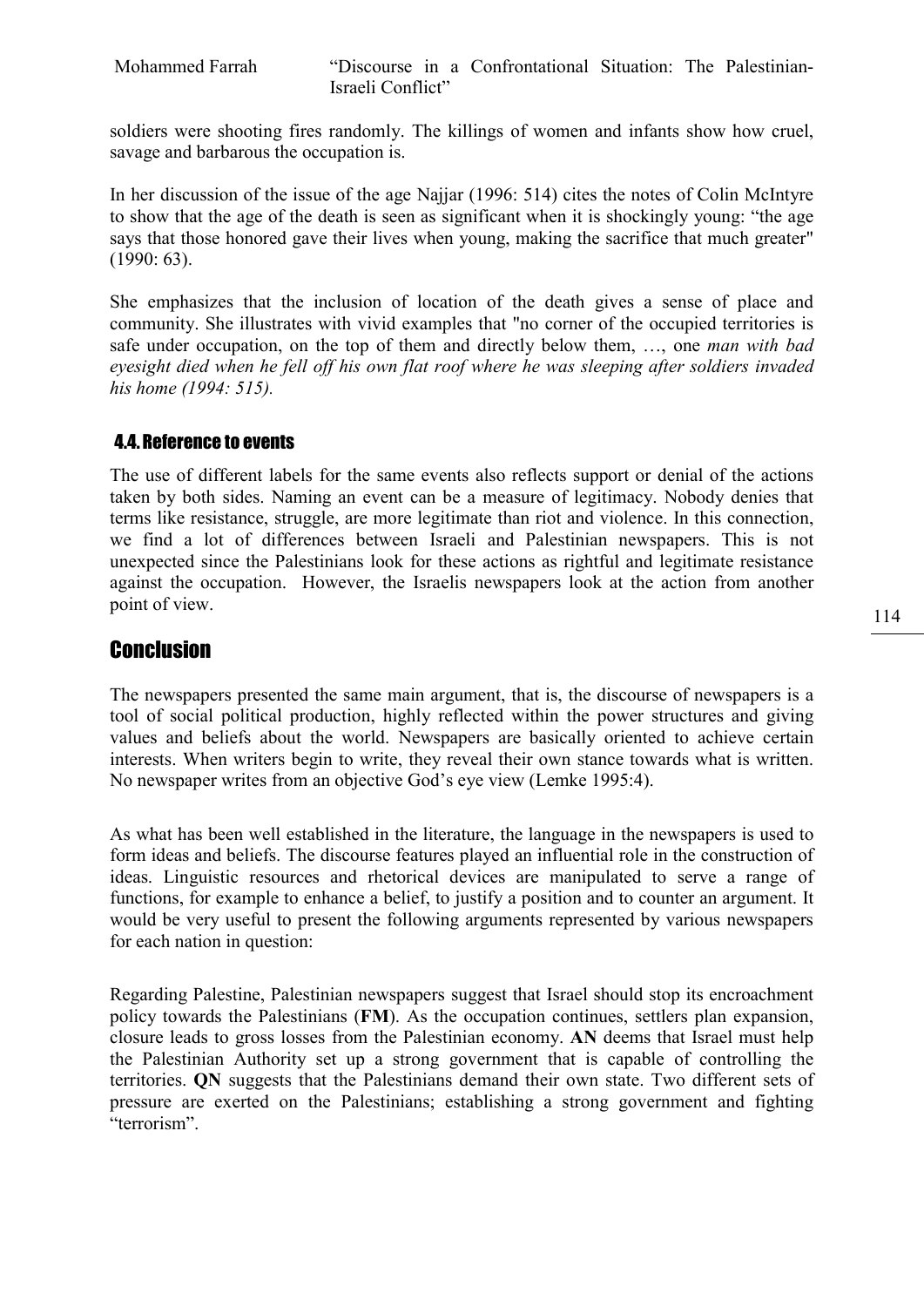Regarding Israel, Palestinian newspapers view Israel as trying to destroy the peace process through closing the territories and expansion of settlements. AN deems that Israel should not close the territories under any circumstances. By closing the territories Israel puts the Palestinian Authority in a hard situation through its strict policy. Clearly, there are two sets of pressure acting on Israelis; continuing the peace process and stopping the establishment of settlements.

All these arguments have in common a criticism of the way Israel has been dealing with the Palestinian problem. FM and AN are the most critical of Israel. The Israeli newspapers HA and JP go through a process of self-examination, concluding that the Israeli government does not represent the majority of the Israelis.

By making explicit the strategies used by newspaper writers to represent what is happening in the world, we can gain insights of how discourse features are used to manipulate ideologies and social beliefs. Rhetorical and linguistic devices are only few forms of discourse structures. The researcher examined a limited set: syntactic structures, thematic structure, schematic structure, metaphor, euphemism, and stereotypes.

The study shows that different newspapers structure newspaper headlines in a way that cope with their ideologies. By applying this strategy, a different story is told and consequently a different impact is obtained. Other news items show that metaphor is frequently used in newspapers by political figures. By using metaphor, they play with words and play down the value of certain events. Metaphors are not mere words or ideas; they represent modes of thought and frame the discourse of certain newspapers. The rhetorical thrust of metaphors helps to foreground some elements and background others. The aim, however, is to reveal methods in which the study of discourse provides tools of gaining insights into newspapers discourse.

Many studies have shown that there is a strong relation between discourse features and linguistic process. The findings of this study reveal that the coverage of newspapers to certain events is different both structurally and qualitatively. Other findings suggest that the coverage of newspapers to a certain event is determined by cultural, social, ideological, and political factors. As underlined in the literature, the findings in this paper indicated that language is used to express national identities and the ideological leanings. The Palestinian rhetoric is manipulated to create an image about their right in Palestine, their rightful and heroic resistance, and condemning Israeli aggression. Similarly, Israeli newspapers manipulated rhetorical devices to justify their deeds and legitimate their aggression. In conclusion, language plays an important role in how a certain event or incident is perceived and thus we react in accordance to a mainstream of a newspaper ideology. Our reactions are shaped to a great extent by the way the pieces of news are represented. As suggested by Atawneh (2010), the Palestinians were viewed by Israelis as terrorists and Israelis were viewed by Palestinians as occupiers forcing themselves in settlements taken by force with the support of USA and the Israeli and maintaining their occupation by means of military power.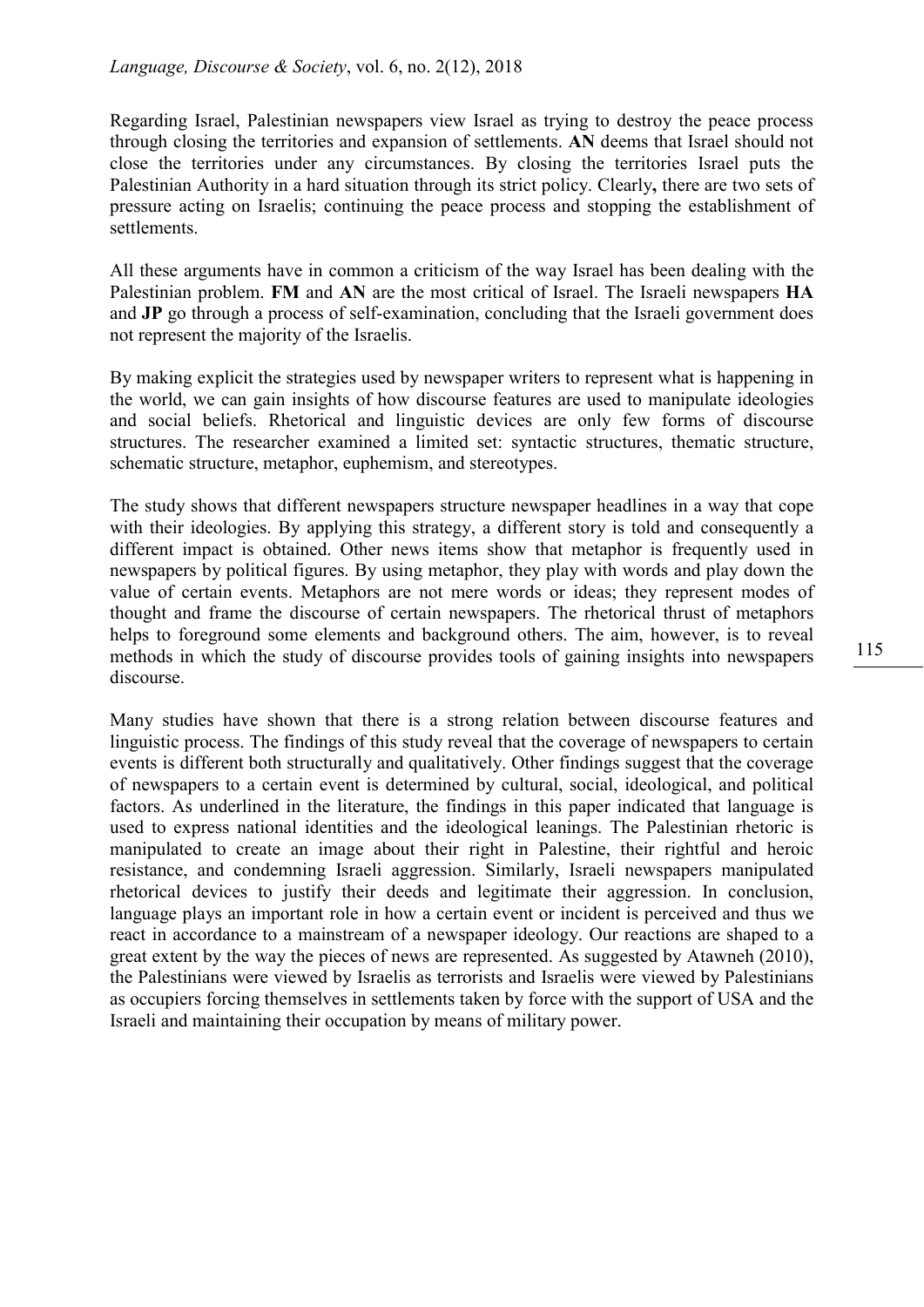# **References**

- Assaiqeli, A. (2012). The Linguistics of UN and Peace Discourse on the Palestine Question: A Critical Discourse Analysis. Scholar's Press: Germany.
- Atawneh, A. (2009). "The discourse of war in the Middle East: Analysis of media reporting." Journal of Pragmatics 41(2), 263-278.
- Atawneh, A. (2010). The language of occupation in Palestine. Hebron University Research Journal, 5(1), 263- 279.
- Baidoun, A. (2014). The Gaza Conflict 2013 and Ideologies of Israeli and Palestinian Media: A Critical Discourse Analysis. MA thesis. Department of Humanities Örebro University.
- Bhatia, A. (2009). The discourses of terrorism. Journal of Pragmatics 41(2): 279–289.
- Bhatia, V. (1993). Analyzing Genre: Language use in Professional Settings. London and New York: Longman.
- Brown, G. & Yule, G. (1983). Discourse Analysis. Cambridge University Press: Cambridge
- Clark, K. (1992). The linguistic of blame in Toolan, Michael (ed) Language, text and context. 1992, Routledge.
- Fairclough, N. (2001). Language and power. Addison-Wesley Longman Ltd.
- Fowler, R. (1991). Language in the News: Discourse and Ideology in the Press; London: Routledge. Fries, P. (1997) 'Theme and new in written English'in Miller, Tom (ed) Functional Approaches to written text: Classroom application. English Language Program, Washington 1997.
- Goatly, A. (1993) 'Species of metaphor in written and spoken varieties' in Gadessy Mohsen (ed) Register analysis: Theory and Practice. Pinter Publishers: London
- Haider, J. & Rodriguez, L. (1995). Power and Ideology in Different Discursive Practice' in Wenden Anita L and Schaffner, Christina (ed) Language and Peace. Darmouth: England.
- Lemke, J.L. (1995), Textual Politics, Discourse and Social Dynamics, Taylor & Francis, London. Miller, D. F. (1992). The reason of Metaphor: A study of Politics. Sage Publication London.
- Musolff, A. (1995) 'Promising to end a war = Language of Peace? The Rhetoric
- Allied News Management in the Gulf War 1991' in Wenden Anita L and Schaffner (eds) Language and Peace. Darmouth: England.
- Najjar, Orayb Aref (1996). The editorial family of al-Katib bows In respect': the Construction of Martydom Text Genre in One of the Palestinian Political and literary Magazine. In Discourse and Society. Sage Publication. 7 (4), 499-530.
- Nelson, D. (2003). Conclusion: Word Peace. In M.N. Dedaic, & D. Nelson (eds.), At War with Words (pp. 449- 62). Berlin: Mouton de Gruyter.
- Nir, R. and and Roeh, I. (1992). Intifadeh coverage in the Israeli press: popular and Quality papers assume rhetoric of conformity' in Discourse and Society. Sage, London VOL. 3(1):47-60.
- Reddy, M. J. (1979). The conduit metaphor: A case of frame conflict in our language about language. In A. Ortony (Ed.). Metaphor and Thought (Second Ed.). Cambridge: Cambridge University Press. pp. 284- 324
- Singh, R. (2012). The Discourse and Practice of 'Heroic Resistance' in the Israeli Palestinian conflict: the case of Hamas. Politics, Religion & Ideology, 13 (4), 529–545.
- Thomas, L., Wareing, S., Singh, I., Peccei, J.S., Thornborrow, J., & Jones, J. (2004). Language, Society and Power: An Introduction (2nd edn.). USA and Canada: Routledge
- Wang, S. (1993) 'The New York Times' and Renmin Ribao's news coverage of the 1991 Soviet coup: A case study of international news discourse' in Text 13 (4), 559-598
- Wodak, R. (1996). Disorders of Discourse. London: Longman- In E. Richardson, J. (2007) Analyzing Newspapers -An Approach from Critical Discourse Analysis. Published by; PALGRAVE MACMILLAN Theory and Methodology. London: Sage
- Wodak, R. (2009). The Discourse of Politics in Action. London: Palgrave Macmillan
- Van Teeffelen, Toine (1994). 'Racism and Metaphor: the Palestinian-Israeli conflict in Popular literature' in Discourse and Society 1994 Sage. London 5(3), 381-405.
- Van Dijk, Teun A. (1988). News Analysis: Case Studies of International and National News in the Press. Hillsdale, N.J.: Lawrence Erlbaum Associates.
- Van Dijk, Teun A. (1991). Racism and the Press. London: Routledge
- Van Dijk Teun A (1995). "Discourse Analysis as Ideology Analysis", in Wenden, Antia L. and Schaffner, Christina (eds) Language and Peace. Darmouth: England.
- Van Dijk, Teun A. (1998). Ideology. A multidisciplinary Approach. London: Sage Publication